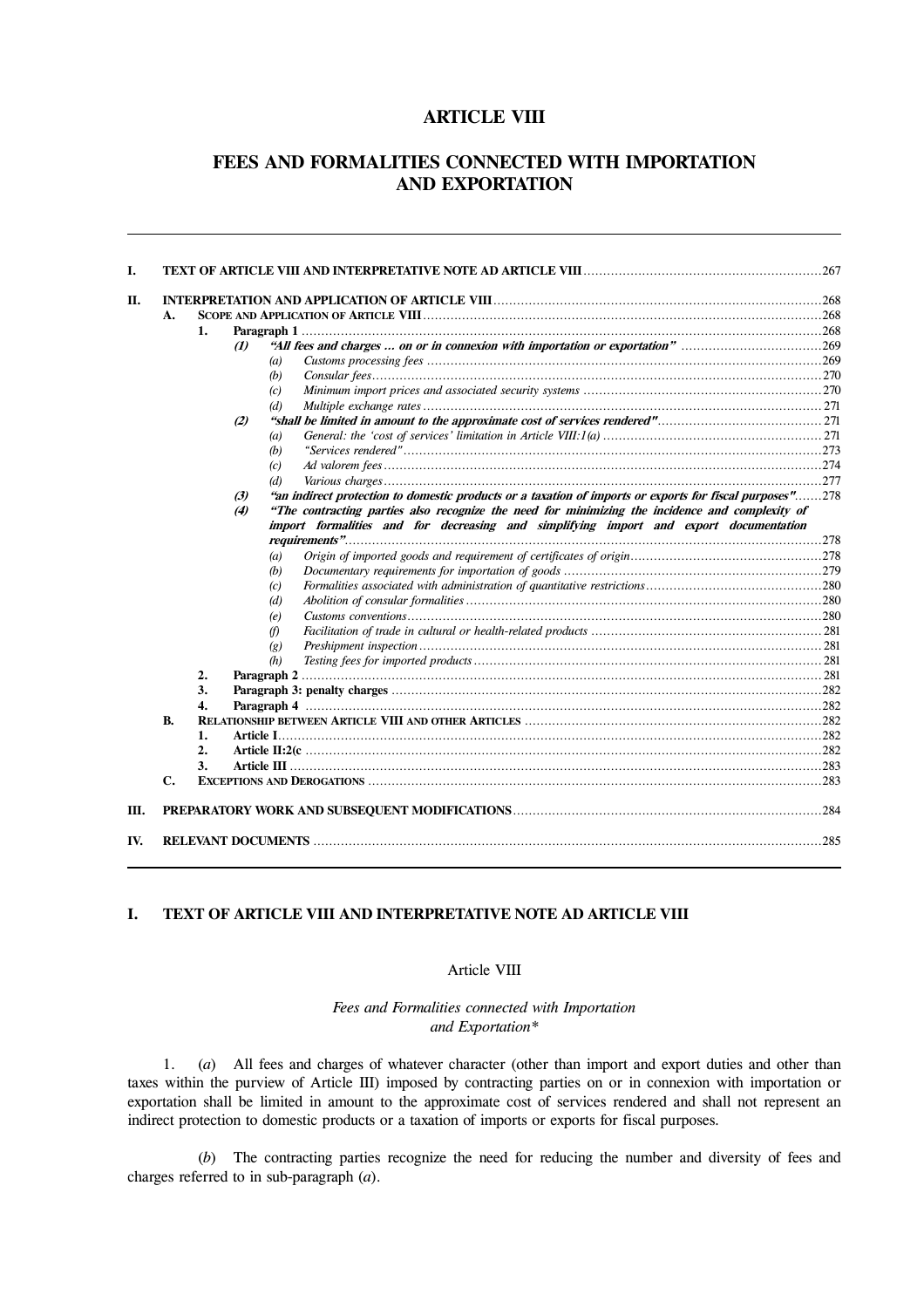(*c*) The contracting parties also recognize the need for minimizing the incidence and complexity of import and export formalities and for decreasing and simplifying import and export documentation requirements.\*

 2. A contracting party shall, upon request by another contracting party or by the CONTRACTING PARTIES, review the operation of its laws and regulations in the light of the provisions of this Article.

 3. No contracting party shall impose substantial penalties for minor breaches of customs regulations or procedural requirements. In particular, no penalty in respect of any omission or mistake in customs documentation which is easily rectifiable and obviously made without fraudulent intent or gross negligence shall be greater than necessary to serve merely as a warning.

 4. The provisions of this Article shall extend to fees, charges, formalities and requirements imposed by governmental authorities in connexion with importation and exportation, including those relating to:

- (*a*) consular transactions, such as consular invoices and certificates;
- (*b*) quantitative restrictions;
- (*c*) licensing;
- (*d*) exchange control;
- (*e*) statistical services;
- (*f*) documents, documentation and certification;
- (*g*) analysis and inspection; and
- (*h*) quarantine, sanitation and fumigation.

#### Interpretative Note *Ad* Article VIII from Annex I

 1. While Article VIII does not cover the use of multiple rates of exchange as such, paragraphs 1 and 4 condemn the use of exchange taxes or fees as a device for implementing multiple currency practices; if, however, a contracting party is using multiple currency exchange fees for balance of payments reasons with the approval of the International Monetary Fund, the provisions of paragraph 9 (*a*) of Article XV fully safeguard its position.

 2. It would be consistent with paragraph 1 if, on the importation of products from the territory of a contracting party into the territory of another contracting party, the production of certificates of origin should only be required to the extent that is strictly indispensable.

## **II. INTERPRETATION AND APPLICATION OF ARTICLE VIII**

## **A. SCOPE AND APPLICATION OF ARTICLE VIII**

## **1. Paragraph 1**

 The Panel on "United States - Customs User Fee" examined complaints by Canada and the EC concerning the "merchandise processing fee" levied by the United States Customs Service. This *ad valorem* charge was imposed for the processing of commercial merchandise entering the United States, and receipts from the fee were used to fund certain "commercial operations" of the Customs Service. The Panel findings note the following generally regarding Article VIII:1.

 "… Article VIII:1(a) states a rule applicable to all charges levied at the border, except tariffs and charges which serve to equalize internal taxes. It applies to all such charges, whether or not there is a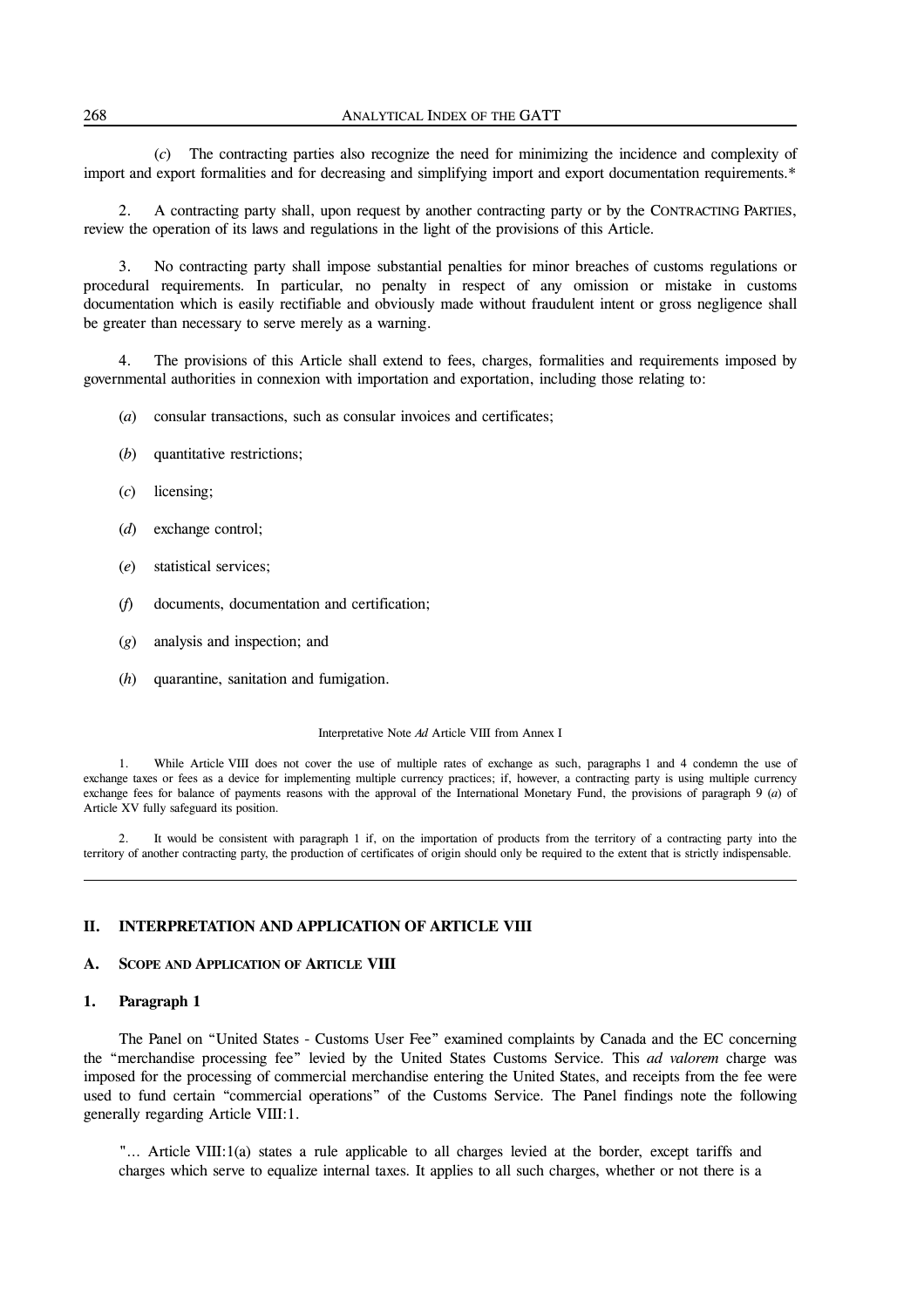tariff binding to the product in question. The rule of Article VIII:1(a) prohibits all such charges unless they satisfy the three criteria listed in that provision:

- (a) the charge must be 'limited in amount to the approximate cost of services rendered';
- (b) it must not 'represent an indirect protection to domestic products';
- (c) it must not 'represent … a taxation of imports … for fiscal purposes'."1

## **(1) "All fees and charges … on or in connexion with importation or exportation"**

 In discussions at the Havana Conference it was agreed that "this Article relates to all payments of any character required by a Member on or in connexion with importation or exportation, other than import and export duties, and other than taxes within the purview of Article 18  $\text{[III]}$  of the Geneva draft".<sup>2</sup>

 The Panel Report on "United States - Customs User Fee" notes in its findings, regarding the nature of the fees covered by Article VIII:1(a):

 "… it was necessary to determine what type of fees were incorporated within the basic concept of 'services rendered' in Articles II:2(c) and VIII:1(a). The Panel concluded that there was a rather well established general understanding of this concept, demonstrated more by practice than by the actual text of the General Agreement. In its original form, as found in Article 13 of the United States' Suggested Charter of September, 1946, Article VIII was explicitly addressed to 'fees, charges, formalities and requirements relating to all customs matters', and this definition was followed by an illustrative list which is virtually the same as the list now included in Article VIII:4. The illustrative list includes various aspects of the customs process such as 'consular transactions', 'statistical services', and 'analysis and inspection'. The text of Article VIII was later changed to enlarge the scope of that provision. Notwithstanding the fact that the enlarged scope gave a different meaning to the illustrative list in paragraph 4, GATT practice since 1948 has tended to interpret that illustrative list according to its original meaning, as a list of those customs-related government activities which the draftsmen meant when they referred to 'services rendered'. Thus, GATT proceedings have treated the following types of import fees as being within Articles II:2(c) or VIII:1(a): consular fees (CP.2/SR.11 (pages 7-8); 1S/25), customs fees (L/245; SR.9/28 (pages 4-5)), and statistical fees (18S/89).

 "In referring to these customs-related government activities as 'services rendered', the drafters of Articles II and VIII were clearly not employing the term 'services' in the economic sense. Granted that some government regulatory activities can be considered as 'services' in an economic sense when they endow goods with safety or quality characteristics deemed necessary for commerce, most of the activities that governments perform in connection with the importation process do not meet that definition. They are not desired by the importers who are subject to them. Nor do they add value to the goods in any commercial sense. Whatever governments may choose to call them, fees for such government regulatory activities are, in the Panel's view, simply taxes on imports. It must be presumed, therefore, that the drafters meant the term 'services' to be used in a more artful political sense, i.e., government activities closely enough connected to the processes of customs entry that they might, with no more than the customary artistic licence accorded to taxing authorities, be called a 'service' to the importer in question. No other interpretation can make Articles II:2(c) and VIII:1(a) conform to their generally accepted meaning".<sup>3</sup>

## *(a) Customs processing fees*

 $\overline{a}$ 

See generally the Panel Report on "United States - Customs User Fee".

<sup>&</sup>lt;sup>1</sup>L/6264, adopted on 2 February 1988, 35S/245, 273 para. 69.

<sup>2</sup> Havana Reports, p. 76, para. 35. See also discussion below of preliminary work and subsequent modifications of Article VIII.

<sup>&</sup>lt;sup>3</sup>L/6264, adopted on 2 February 1988, 35S/245, 275-276, paras. 76-77.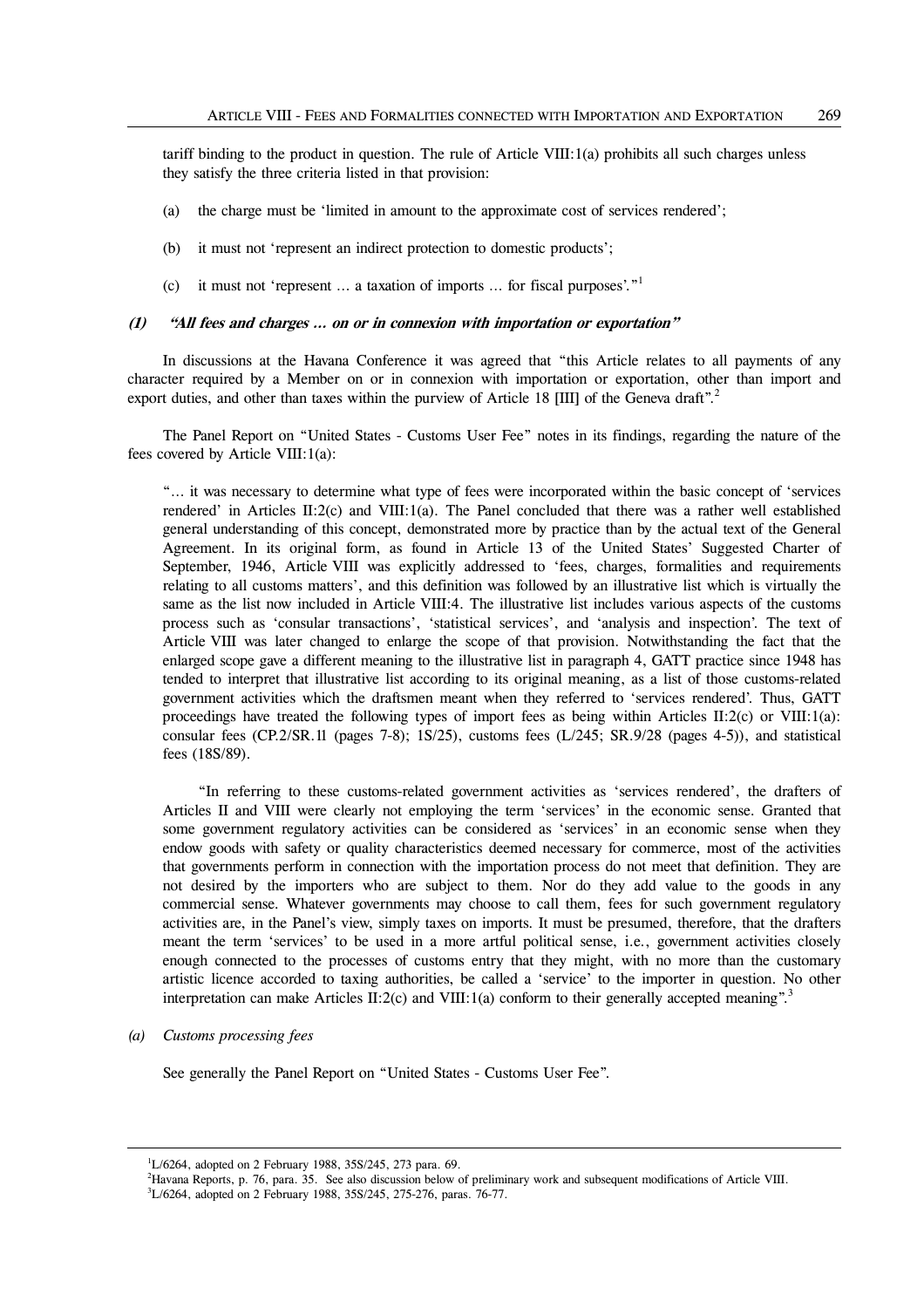In the 1990 Report of the Working Party on the "Accession of Venezuela", one member noted that "Article VIII of the General Agreement covered all fees and charges imposed by governmental authorities in connection with importation and exportation" and said that "in the view of her Government, the 5 per cent fee on imports, the 2 per cent postal import fee established in Article 37 of the Regulations of the Customs Law, and the 1 per cent fee on imports into the free trade zones, consistent with a 1987 panel recommendation concerning customs user fees, are customs charges which should conform to Article VIII of the General Agreement".4

### *(b) Consular fees*

 See the 1948 Chairman's ruling on consular taxes excerpted below on page 282, and the discussion beginning on page 278 regarding work in the GATT on consular fees and formalities.

### *(c) Minimum import prices and associated security systems*

 In the 1978 Panel Report on "EEC - Programme of Minimum Import Prices, Licenses and Surety Deposits for Certain Processed Fruits and Vegetables", the Panel examined the EEC system under which the issue of an import certificate for the goods in question was conditional on the lodging of a security to guarantee that imports would take place during the period of validity of the certificate.

 "The Panel noted the argument by the United States representative that, when a security was forfeited because importation did not take place within the seventy-five day validity of the certificate, this forfeiture should be considered as a 'charge in connexion with importation' in violation of Article VIII:1(a), since the importation would likely take place later under a new licence. The Panel further noted the argument by the United States representative that the forfeiture of all or part of this security imposed 'substantial penalties for minor breaches of customs regulations or procedural requirements' in violation of Article VIII:3. The Panel considered that such a forfeiture could not logically be accepted as a charge 'in connection with importation' within the meaning of Article VIII:1(a), since no importation had occurred, but only as a penalty to the importer for not fulfilling his obligation to complete the importation within the seventy-five day time-limit. The Panel further considered that such a penalty should be considered as part of an enforcement mechanism and not as a fee or formality 'in connexion with importation' within the purview of Article VIII. As a result, the Panel considered that Article VIII was not relevant, and therefore concluded that the provision for the forfeiture of the security associated with the import certificate could not be inconsistent with the obligations of the Community under Article VIII.

 "… The Panel noted that the importer, when applying for the certificate, must agree to complete the importation within the seventy-five day validity limit of the certificate and to import the quantity stated on the certificate plus or minus 5 per cent. The Panel further noted that the importer was not required to obtain an import certificate when a contract was signed, but could wait until the product was approaching the Community frontier. The Panel … considered that these obligations, which had to be assumed by the importer, were not onerous enough to violate Article VIII."<sup>5</sup>

The same Panel also examined the aspects of the EEC programme which provided for a minimum import price, and enforced this price by making the issuance of an import certificate conditional on the lodging of an additional security to guarantee that the duty-paid c.i.f. price of the goods would be greater than or equal to the minimum price; the security would be forfeited in proportion to quantities imported below the minimum price. The Panel concluded that the minimum import price and associated additional security system for tomato concentrates was inconsistent with Article XI<sup>6</sup> and concluded that the interest charges and costs associated with the lodging of the additional security associated with the minimum import price for tomato concentrate were inconsistent with Article II:1(b).<sup>7</sup>

<sup>4</sup> L/6696, adopted on 11 July 1990, 37S/43, para. 24.

<sup>5</sup> L/4687, adopted on 18 October 1978, 25S/68, 96-97, paras. 4.3-4.4.

<sup>6</sup> *Ibid*., 25S/103, para. 4.14.

<sup>7</sup> *Ibid*., 25S/103, para. 4.15.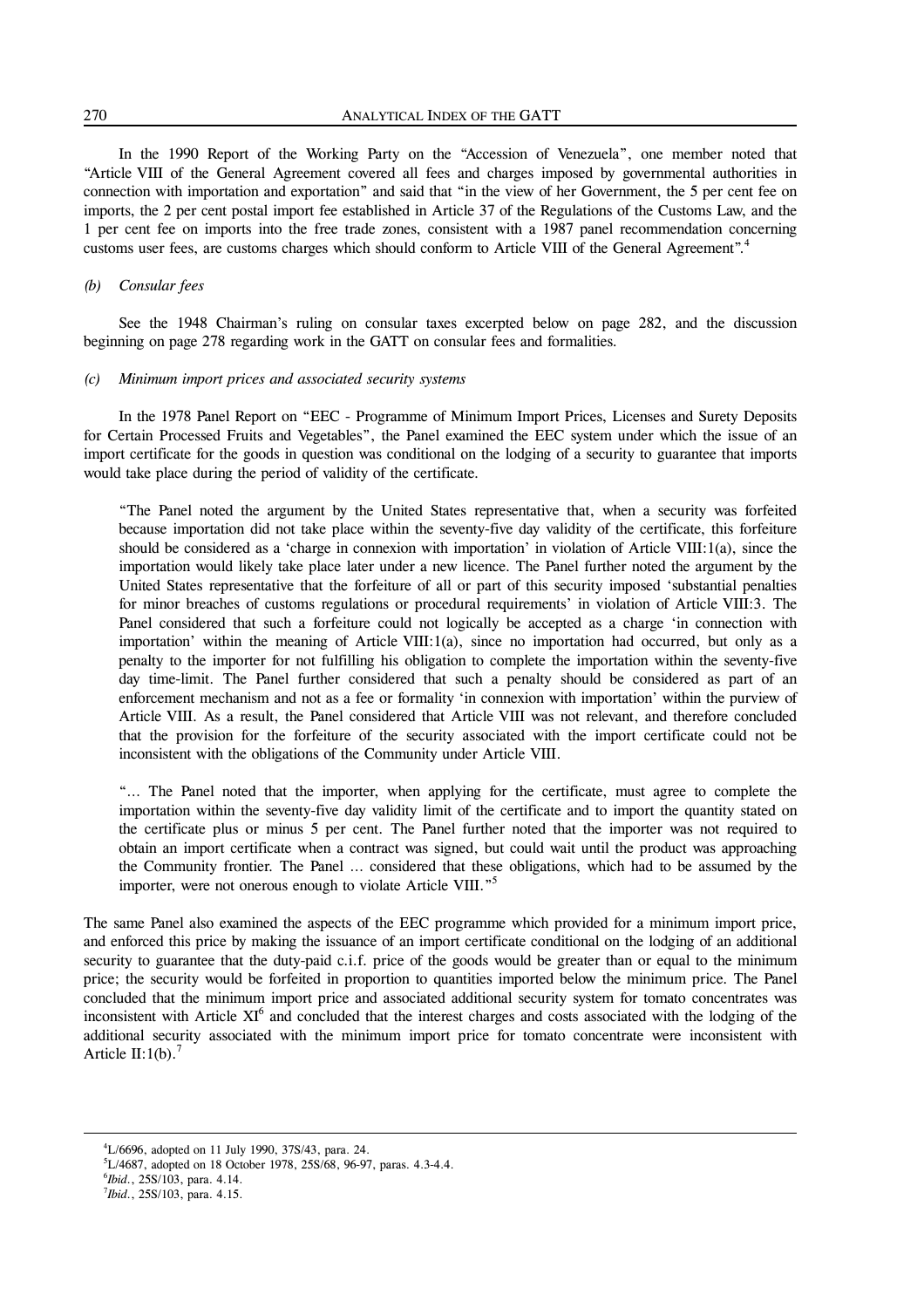"The Panel … examined the status of the interest charges and costs associated with the lodging of the additional security which enforced the minimum import price for tomato concentrates … The Panel noted the complaint by the representative of the United States that the interest charges and costs associated with the lodging of the additional security were imposed as protection for domestic products contrary to the provisions of Article VIII:1(a). The Panel recalled its earlier conclusions with regard to Article XI and Article II. As a result of these previous conclusions, the Panel considered that this minimum import price and associated additional security system could not also be considered merely as an administrative formality or fee falling under the purview of Article VIII. As a result, the Panel considered that Article VIII was not relevant, and therefore concluded that the interest charges and costs associated with the lodging of the additional security could not be inconsistent with the obligations of the Community under Article VIII.

 "The Panel next examined the provision for the forfeiture of all or part of the additional security associated with the minimum import price for tomato concentrates in relation to the obligations of the Community under Article VIII. The Panel noted the argument by the representative of the United States that such a forfeiture, if importation took place at a price below the minimum, imposed a substantial penalty for minor breaches of customs regulations or procedural requirements in violation of Article VIII:3. The Panel noted that the forfeiture of the additional security was a penalty imposed on the importer for not fulfilling an obligation which he had undertaken when he applied for the import certificate. The Panel considered that such a penalty should be considered as part of an enforcement mechanism and not as a fee or formality 'in connexion with importation' within the purview of Article VIII. As a result, the Panel considered that Article VIII was not relevant, and therefore concluded that the provision for the forfeiture of all or part of the additional security associated with the minimum import price for tomato concentrates could not be inconsistent with the obligations of the Community under Article VIII."<sup>8</sup>

See also in this connection the unadopted panel report on "EEC - Import Régime for Bananas".<sup>9</sup>

*(d) Multiple exchange rates*

See paragraph 1 of the Interpretative Note *Ad* Article VIII.

#### **(2) "shall be limited in amount to the approximate cost of services rendered"**

*(a) General: the 'cost of services' limitation in Article VIII:1(a)*

In the Panel Report on "United States - Customs User Fee":

 "The Panel began its consideration of the legal issues by addressing the primary issue raised by Canada and the European Economic Community: whether the structure of the United States merchandise processing fee, in the form of an *ad valorem* charge without upper limits, was consistent with the 'cost of services' limitation in Articles II and VIII… . The aspect of the United States fee the complainants wished to challenge was its tendency to impose fees exceeding the average cost of processing an individual entry. When the rate of an *ad valorem* fee is calculated by dividing the total costs of customs processing by the total value of the imports processed, the fee will, when imposed without upper limits, automatically exceed the average cost of processing whenever it is applied to entries of greater-than-average value.

 "The Panel agreed with the parties that the GATT consistency of this type of *ad valorem* fee turned on the meaning of the 'cost of services' limitation in Article II:2(c) and Article VIII:1(a). The Panel understood the central contentions of the parties to be as follows: Canada and the EEC had argued that 'cost of services rendered' should be interpreted to mean the cost of the customs processing activities ('services') actually rendered to the individual importer with respect to the customs entry in question, or, at least, the average cost of such processing activities for all customs entries of a similar kind. Both complainants had stressed that the normal practice with respect to service fees was to require persons to pay only for the services rendered to them. The United States had argued that the 'cost of services' limitation did not

<sup>8</sup> *Ibid*. 25S/104-105, paras. 4.17-4.18.

<sup>9</sup> DS38/R, dated 11 February 1994, para. 150.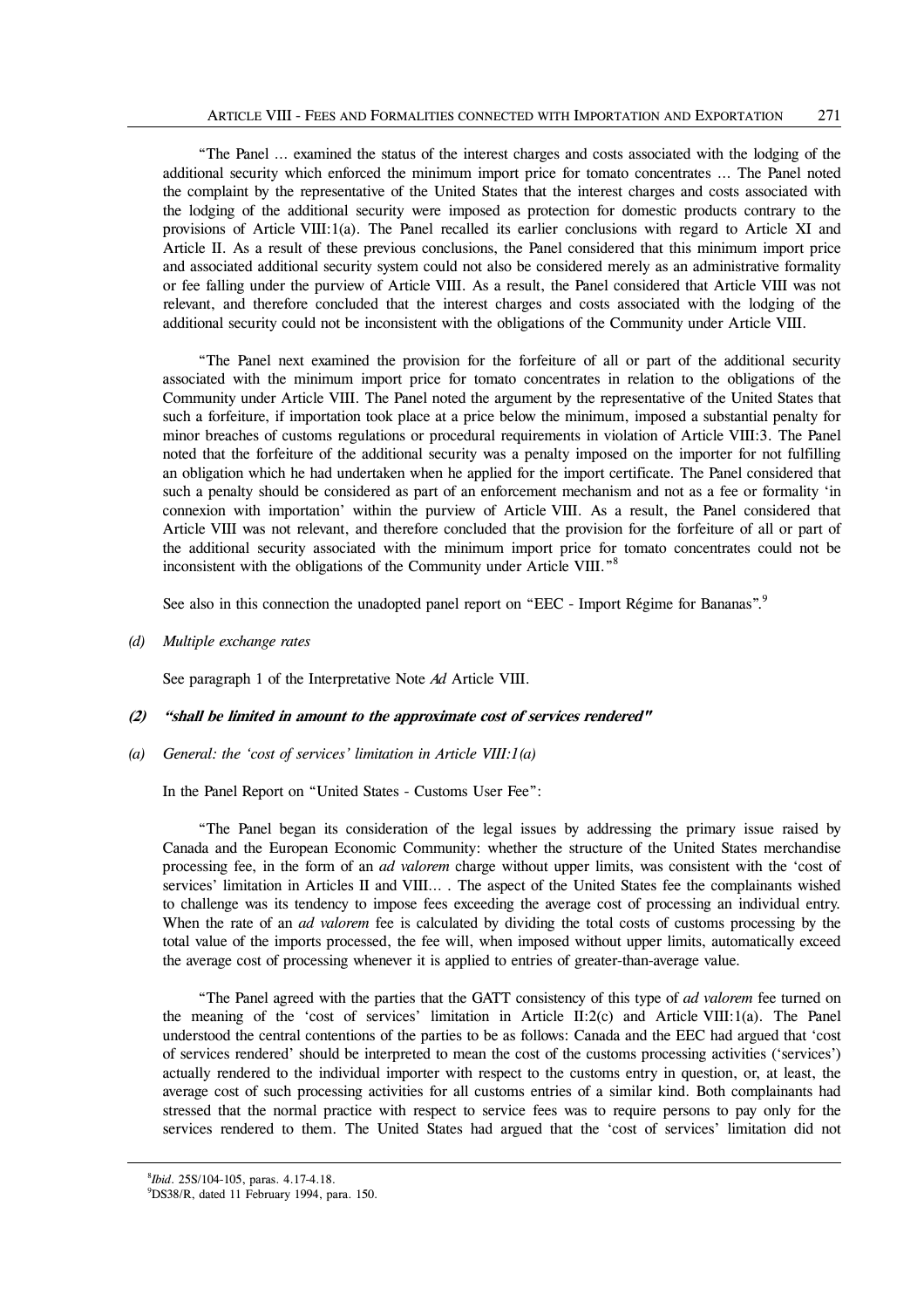require exact conformity between fees and costs, but only that the fee be 'commensurate with' the cost (Article II:2(c)), or limited to the 'approximate' cost (Article VIII:1(a)). It had argued that, stated in these terms, the 'cost of services' requirements would be satisfied if the total revenues from the fee did not exceed the total cost of the government activities in question, and if the fee were otherwise fair and equitable in its application. The United States had stressed that the *ad valorem* structure of the merchandise processing fee was the most equitable and least protective method by which such a fee could be imposed.

 "The Panel agreed with Canada and the EEC that the ordinary meaning of the term 'cost of services rendered' would be the cost of those services rendered to the individual importer in question. That meaning was also in keeping with general practice when 'services' are charged for, which is to charge the same fee for the same service received. And, finally, the origins of these provisions in the 'cost of issue' requirements of the 1923 Convention pointed to this meaning as well.

 "The United States interpretation, by contrast, presented serious problems. Granted that the terms 'commensurate with' and 'approximate' were intended to confer a certain degree of flexibility in the requirement that fees not exceed costs, the range of fees permitted under the US merchandise processing fee could by no stretch of language be considered a matter of mere flexibility. Moreover, the United States contention that 'cost of services rendered' referred only to the total cost of the relevant government activities would leave Articles II:2(c) and VIII:1(a) without any express standard for apportioning such fees among individual importers, thereby committing the issue of apportionment, at best, to an implied requirement of equitable (or non-protective) apportionment that would be neither predictable nor capable of objective application. Finally, if 'cost of services rendered' meant the total cost of customs operations, the 'fiscal purposes' criterion of Article VIII:1(a) would be rendered largely redundant.

 "While the Panel thus found that the text of the General Agreement supported the interpretation advocated by Canada and the EEC, it recognized that this interpretation did not yield a result that was completely satisfying from a policy standpoint. A standard which requires the same fee for the same service would be an appropriate method of charging for government activities which were actually 'services' in the economic sense. As noted above, however, most of the import fees covered by these provisions do not involve any such services. They are ordinary taxes on imports. …

 "The Panel was of the view, however, that the interpretation proposed by the United States presented an equally serious problem with regard to the policy objectives of the General Agreement. The problem was that the United States interpretation would enlarge the 'service fee' authority granted by Articles II:2(c) and VIII:1(a) … In the Panel's view, the interpretation advocated by the United States would expand the scope of Articles II:2(c), as well as VIII:1(a). It would permit a broader variety of import fees to be imposed, and the greater availability and convenience of such fees would, the Panel believed, lead to an increase in both the number and the level of such fees. The Panel was convinced that the attainment of GATT policy objectives would not be furthered by such an interpretation. Thus, even though the requirement that import fees not exceed the cost of individual entries might increase the protective effect of such fees in a particular case, the Panel was unable to accept the United States argument that such consequences justified a more flexible interpretation. The Panel was satisfied that the text of the General Agreement did impose such a requirement, and that it would not promote the objectives of the General Agreement to relax it in the manner proposed by the United States.

 "The Panel concluded that the term 'cost of services rendered' in Articles II:2(c) and VIII:1(a) must be interpreted to refer to the cost of the customs processing for the individual entry in question and accordingly that the *ad valorem* structure of the United States merchandise processing fee was inconsistent with the obligations of Articles II:2(c) and VIII:1(a) to the extent that it caused fees to be levied in excess of such costs."<sup>10</sup>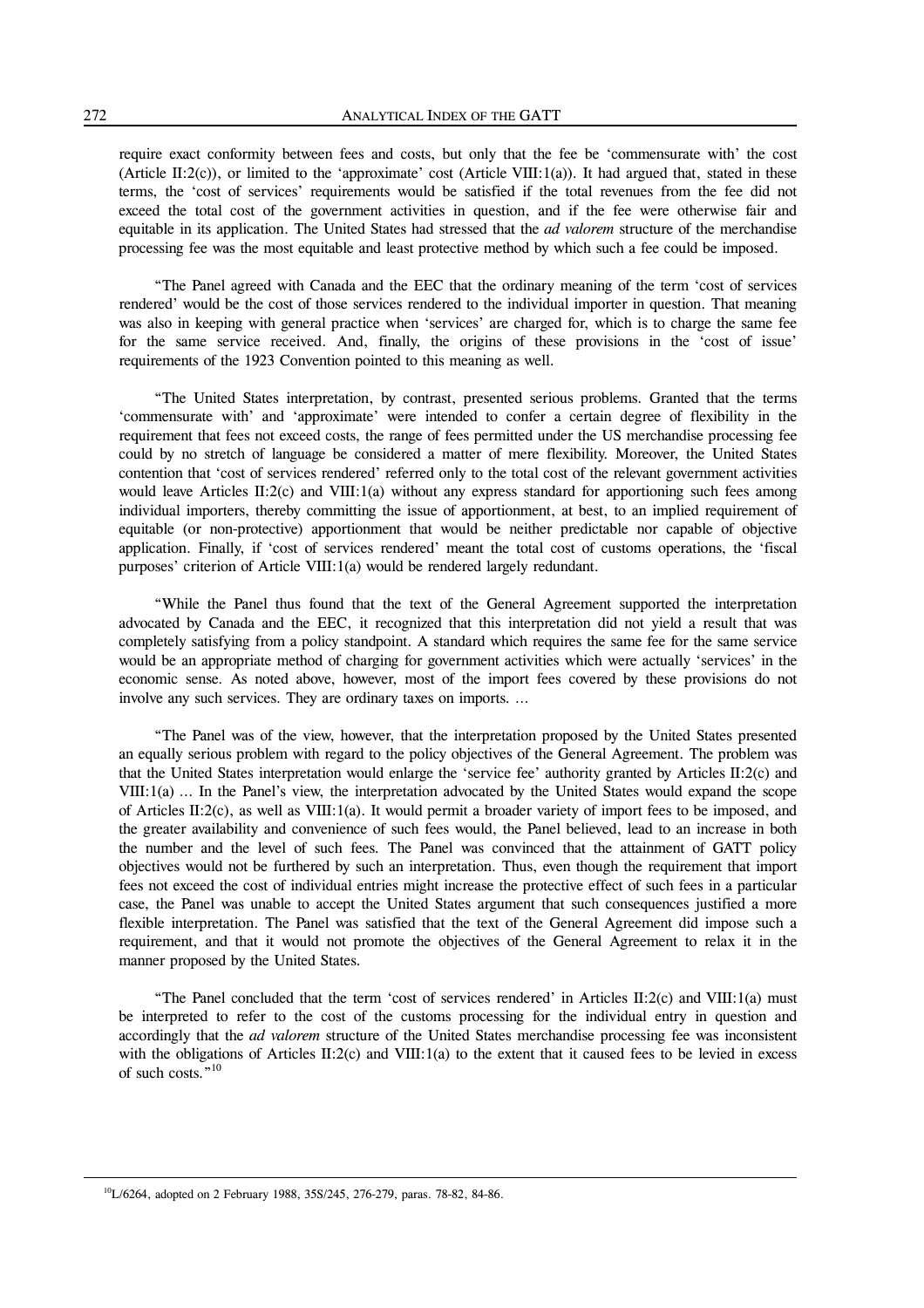b) *"Services rendered"*

The Panel Report on "United States - Customs User Fee" further notes:

 "… the Panel … considered several additional arguments by Canada and the European Economic Community claiming that various costs included in the 'commercial operations' budget of the US Customs Service could not be considered 'services rendered' to those commercial importers who were required to pay the fee. These arguments and the conclusions following from them were separate from the issue raised in the previous section. They would apply to any fee based on a calculation of total costs of customs processing, whether the fee was levied on an ad valorem basis or as a flat charge per entry. For convenience of analysis, the present report divides the arguments relating to different costs into three categories.

 "(a) *The cost of certain Customs Service activities*. The first category of costs to be challenged were the costs of certain Customs Service operations which, in the view of the complainant governments, could not be considered as 'services rendered' within the meaning of Articles II:2(c) and VIII:1(a), and thus could not be charged to commercial importers under these provisions. …

 "As noted in the previous section of this report, the Panel was of the view that Articles II:2(c) and  $VIII:1(a)$  contained a limitation upon the type of charges that could be imposed under these two provisions, a limitation to be found in the term 'services rendered.' Stated generally, the type of government activities deemed to be 'services' were those activities closely enough connected to the processes of customs entry that they might, with no more than the customary artistic license accorded to taxing authorities, be called 'services' to the importer in question.

 "The Panel was aware that, in applying this standard, its capacity to make judgments about the nature and functioning of particular government operations would of necessity be limited by the quality of the information presented to it. The Panel was of the view that the government imposing the fee should have the initial burden of justifying any government activity being charged for. Once a *prima facie* satisfactory explanation had been given, it would then be upon the complainant government to present further information calling into question the adequacy of that explanation. … the Panel was of the view that, where affected governments consider particular cost items important enough to be challenged, the better solution would be to adhere to the legal requirements and to recommend that the government in question make the necessary budgetary correction. If costs were known well enough to support a claim of *de minimis*, they should be known well enough to permit moving the estimated cost of the challenged activity to another budget item.

 "The remaining 'commercial operations' activities questioned by the complainants were all activities that had some relationship to the processing of commercial imports, but in each case one or both of the complainants had raised a question whether the activity was of sufficient proximity to the normal process of customs clearance to be considered a 'service' rendered to the importer. A second and related issue raised by the complainants was whether, assuming that a particular activity (e.g., a customs fraud investigation) were considered a 'service' to the directly affected importer, that activity could also be considered a 'service' to all other importers who were not in fact directly affected by it.

 "With respect to all but one of these remaining activities, the Panel was satisfied that the challenged activities were both proximate enough, and of sufficiently general applicability, that their costs could be included in the fee applicable to all commercial importers. In reaching these conclusions, the Panel gave considerable weight to the United States explanation that customs processing in the United States had increasingly moved away from hands-on processing of incoming shipments, towards a highly centralized process which focused on identifying problem transactions and concentrating on them. Under such a system, centralized and specialized activities far removed from the ordinary importer were in fact an essential ingredient to the more rapid handling of the ordinary entry, the ultimate objective of the 'service' that importers were being made to pay for. …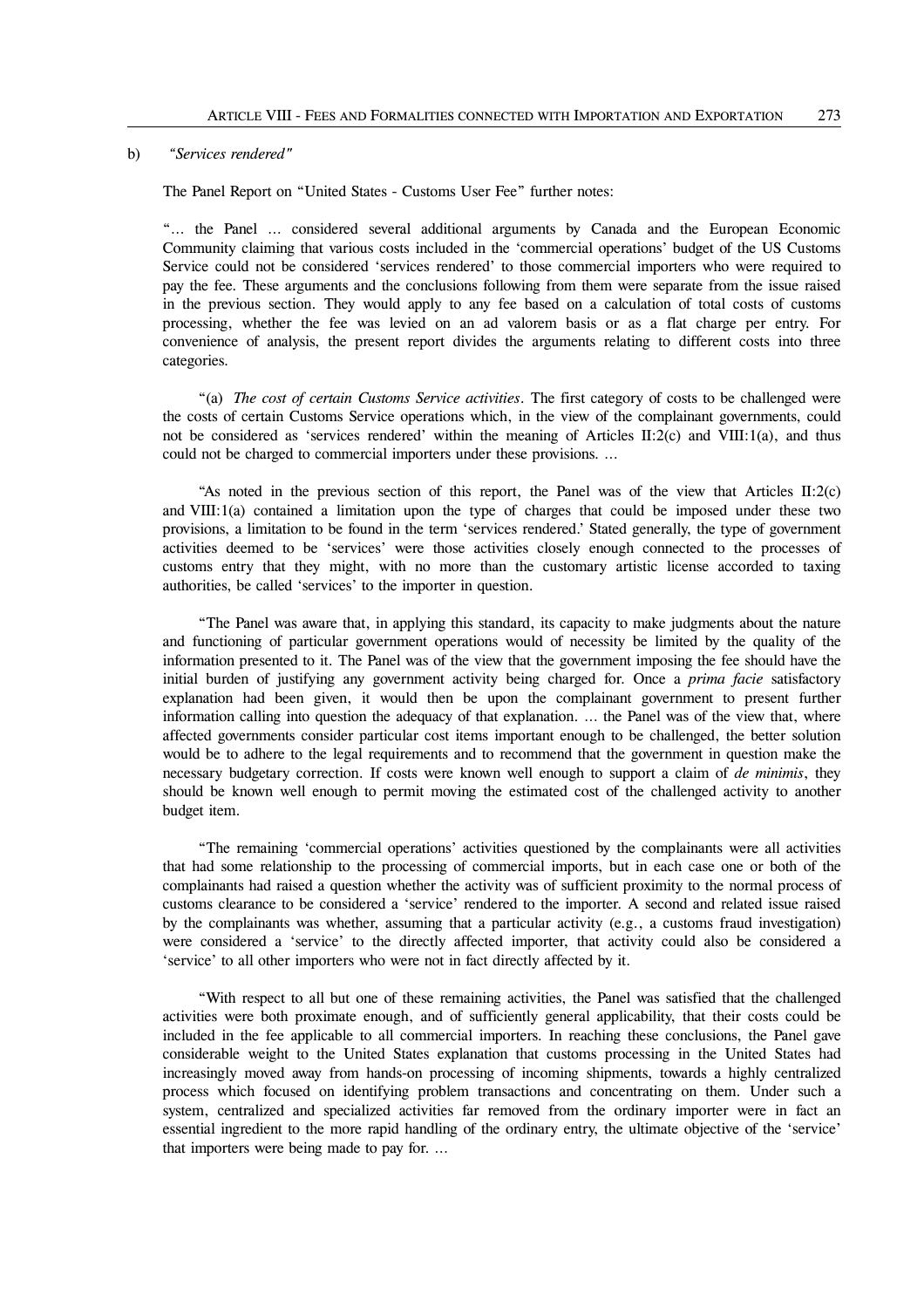"*The Panel's conclusion under this first category of challenged costs was that the cost of passenger processing and the cost of handling export documentation could not be included in the cost base of the merchandise processing fee, and that the inclusion of the cost of International Affairs had not been justified.*<sup>11</sup>

 "(b) *The cost of customs processing for exempt imports*. The second category of costs challenged by the complainants was the cost of customs processing for imports that were exempt from the merchandise processing fee. … In the Panel's view … none of the reasons for exempting a particular class of imports could provide any justification for the decision to make other importers pay the costs attributable to those imports. *The Panel concluded that processing exempted imports could not be considered as 'services rendered' to the commercial importers paying the merchandise processing fee.*<sup>12</sup>

 "(c) *The cost of 'commercial operations' for the first two months of Fiscal Year 1987*. The third category of costs challenged by the complainants concerned the cost of all 'commercial operations' during the first two months of Fiscal Year 1987, a period when the fee was not in force. … The Panel found nothing in Articles II or VIII which would authorize retroactive imposition of customs fees. The only plausible reading of the link required between costs and revenues was that revenues must be measured against the costs of the period in which the revenues are collected."<sup>13</sup>

 In discussions in the Council in 1991, the representative of the United States stated "that its customs user fee had been revised to address the Panel's findings and recommendations … and … met the criteria of Article VIII ... The United States also hoped that other contracting parties currently applying customs fees substantially identical to the US fee, as it had been prior to the changes mentioned, would also alter their own fees to bring them into conformity with Article VIII".<sup>14</sup>

## *(c) Ad valorem fees*

 The Panel Report on "United States - Customs User Fee" further notes as follows with regard to *ad valorem* fees.

 "In reaching this conclusion [that the *ad valorem* structure of the United States merchandise processing fee was inconsistent with the obligations of Articles II:2(c) and VIII:1(a) to the extent that it caused fees to be levied in excess of the cost of the customs processing for the individual entry in question] the Panel had also given careful consideration to another United States' argument based on the GATT's prior legal experience with *ad valorem* customs fees. The United States had argued that *ad valorem* service fees had been widely used throughout GATT's history, and that the absence of any previous challenge to their *ad valorem* character during this long period demonstrated that most contracting parties considered *ad valorem* fees to be consistent with Articles II and VIII. The United States had cited several instances in which the CONTRACTING PARTIES had examined particular *ad valorem* fees without objecting to their *ad valorem* character, and had placed particular stress upon the fact that, notwithstanding the large number of *ad valorem* fees in force in 1955, the governments maintaining such fees had agreed to make Article VIII:1(a) mandatory in the 1955 Review Session amendments.

 "The Panel had examined all of the instances cited by the United States, as well as others that came to light during the course of its research. This examination had persuaded the Panel that the evidence did not support the conclusion advocated by the United States. The Panel believed it would be of assistance to include the results of this examination in its report.

 "The Panel first noted that a substantial number of the service fees reported in GATT documents appeared to have had excessively high rates, a problem that would normally have led to legal challenges far more readily than questions of *ad valorem* structure. The fact that, for the most part, these rather obvious

<sup>11</sup>*Ibid.,* 35S/283-286, paras. 95-106.

<sup>12</sup>*Ibid*., 35S/286, paras. 107-109.

<sup>13</sup>*Ibid.,* 35S/287, para. 111.

 $14$ C/M/248, p. 8. See also L/6741 (US notification of "a revision of the U.S. customs user fee, in response to the panel report adopted on February 2, 1988").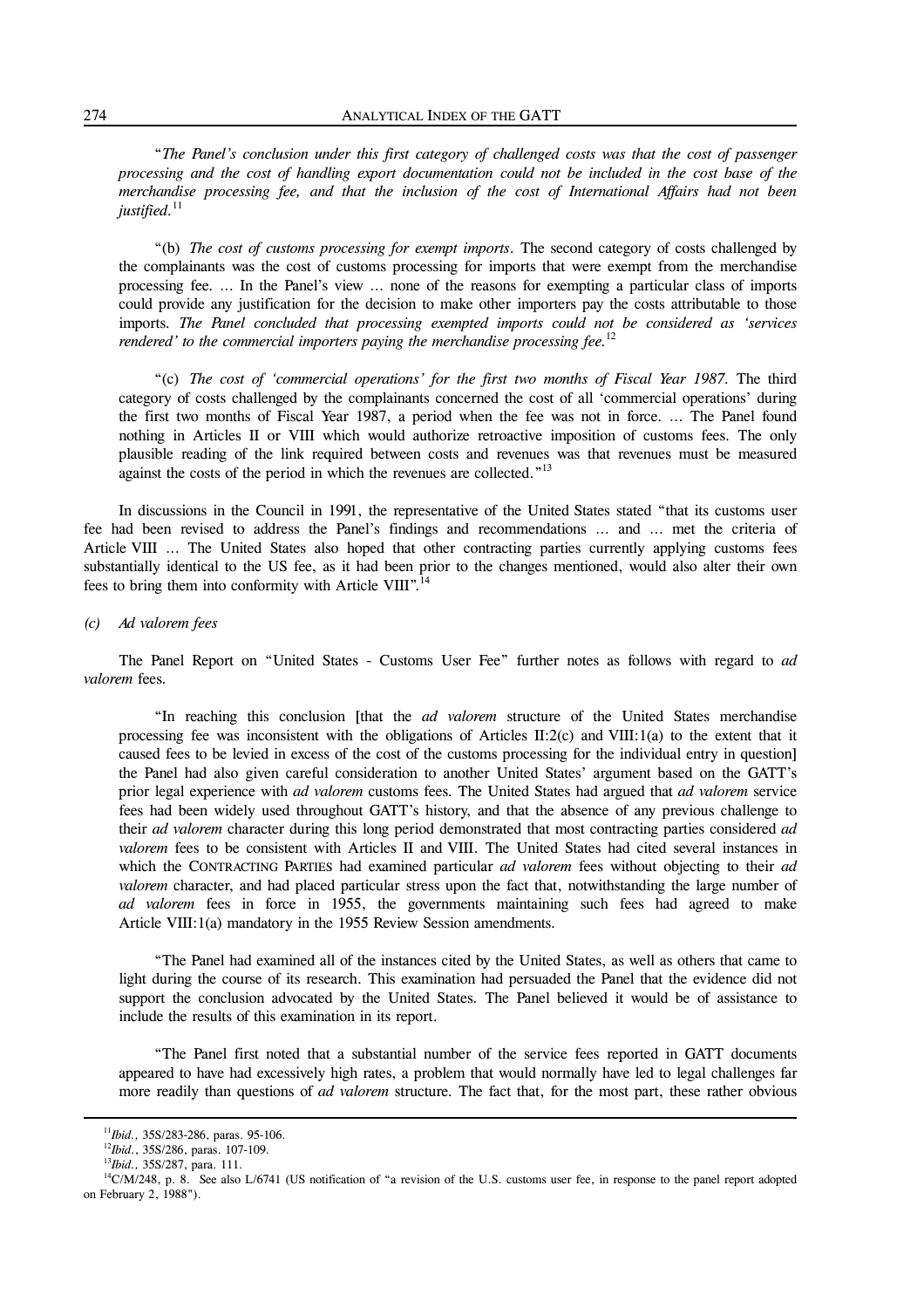legal shortcomings also appeared not to have been challenged suggested that many of these fees had simply not been subject to the rules of Articles II and VIII, or had otherwise escaped attention. The Panel found some support for the former hypothesis in the fact that most service fees existing on the date of a government's accession to GATT were immune from legal scrutiny under both Articles II and VIII. Article II:1(b) states that tariff bindings do not prevent governments from continuing to impose any non-tariff border charges existing at the time tariff concessions were made. Article VIII:1(a) imposed no legal obligations at all from 1947 to 1957 when the Review Session amendments went into force, and thereafter the obligations of Article VIII were subject to the reservation for existing mandatory legislation in the Protocol of Provisional Application. …

 "This same legal immunity would also have made it possible for governments with pre-accession service fees to accept the Review Session amendments making Article VIII:1(a) mandatory for post-accession service fees. Once again, the most evident legal problem at the time would have been the excessive rate of many existing fees, and the fact that the new legal obligation was accepted in spite of these more obvious legal shortcomings would tend to support that conclusion. In addition, it is not accurate to say that all governments accepting the Review Session amendment of Article VIII did so in the belief that their fees were in compliance with it. The working party report recommending the amendment also recommended that "the Agreement … contain a general provision allowing time for governments to bring their legislation into conformity with the rules." (3S/214-215) The same report went on to note that five governments had reserved their position, proposing instead that the amendment should become effective 'at the earliest practicable date.'

 "The Panel found five cases in which individual *ad valorem* service fees had been investigated by the CONTRACTING PARTIES. The Panel found that in three of the cases the *ad valorem* method had not been challenged, but that in each case the failure to challenge it could be accounted for by reasons other than an assumption of its validity, either because the fee was immune from legal attack on that issue, or because the government imposing the fee had promptly agreed to remove it for other reasons.<sup>15</sup> In the fourth case, the report of the working party contained a phrase which could have been a criticism of the *ad valorem* method, although the text was not clear.<sup>16</sup> In the fifth case, the legal consistency of the *ad valorem* method had been expressly questioned.

 "The fifth case involved a 1954 complaint by the United States concerning an increase in the rate of a French stamp tax. The stamp tax was calculated as a percentage of the customs duty; the increase in question raised the rate from 1.7% of the customs duty to 2%, an increase said to equal about 0.1% *ad valorem*. France defended the increase on the ground that the tax had been provided for in its consolidated schedule and had not actually been changed in gold or dollar value (in essence, that it was exempt under Article II:1(b)). France also defended the fee on the ground that its current level was commensurate with the cost of customs services rendered, and was thus authorized by Article II:2(c). The reply of the United States delegation was as follows:

<sup>&</sup>lt;sup>15</sup>A footnote to this sentence provides as follows: "In 1948, the Netherlands brought a complaint concerning a discriminatory consular tax imposed by Cuba in which a rate of 5 per cent ad valorem was charged on goods from the Netherlands while a rate of 2 per cent ad valorem was charged on others. Cuba agreed to remove the discriminatory element (CP.2/9; CP.2/SR.11). Given the early date of the complaint, the tax itself almost certainly antedated Cuba's accession, and so would not have been open to challenge under Article II. Article VIII was not then in force.

 <sup>&</sup>quot;In 1952, the United States brought a complaint concerning a French statistical tax of 0.4 per cent ad valorem, on the ground that it was being used to fund social payments to agricultural workers. France agreed that this purpose constituted a violation of Article II, and agreed to remove the tax, thereby rendering moot any other claim of legal inconsistency. (L/64; SR.8/7, page 10).

 <sup>&</sup>quot;In 1955, the United States brought a complaint concerning the increase of a French stamp tax, from 2 per cent of the customs duties to 3 per cent; the revenues from the additional 1 per cent were used to fund social payments to agricultural workers. France immediately agreed that the added 1 per cent was inconsistent with GATT obligations because it was not used to fund customs services, thereby rendering moot any other claim of legal inconsistency. (L/410; SR.10/5, pages 51-52). (As is explained more fully below, the United States had already challenged the ad valorem character of the original 2 per cent tax in a 1954 proceeding.)"

 $^{16}$ A footnote to this sentence provides as follows: "A 1971 working party report on the accession of Zaire stated that a statistical tax of 3 per cent ad valorem was 'not commensurate with the service rendered and was contrary to the provisions of Article VIII:1(a)'. The report did not specify the specific violation or violations in question. Although Zaire's reply to this finding concentrated on the excessive rate of the tax, the working party's eventual recommendation also asked Zaire to 're-examine its present method of application of the statistical tax …' a form of expression which was more appropriate to a concern over the form of the tax than to concern over the excessive rate. (18S/89, pages 89-90)."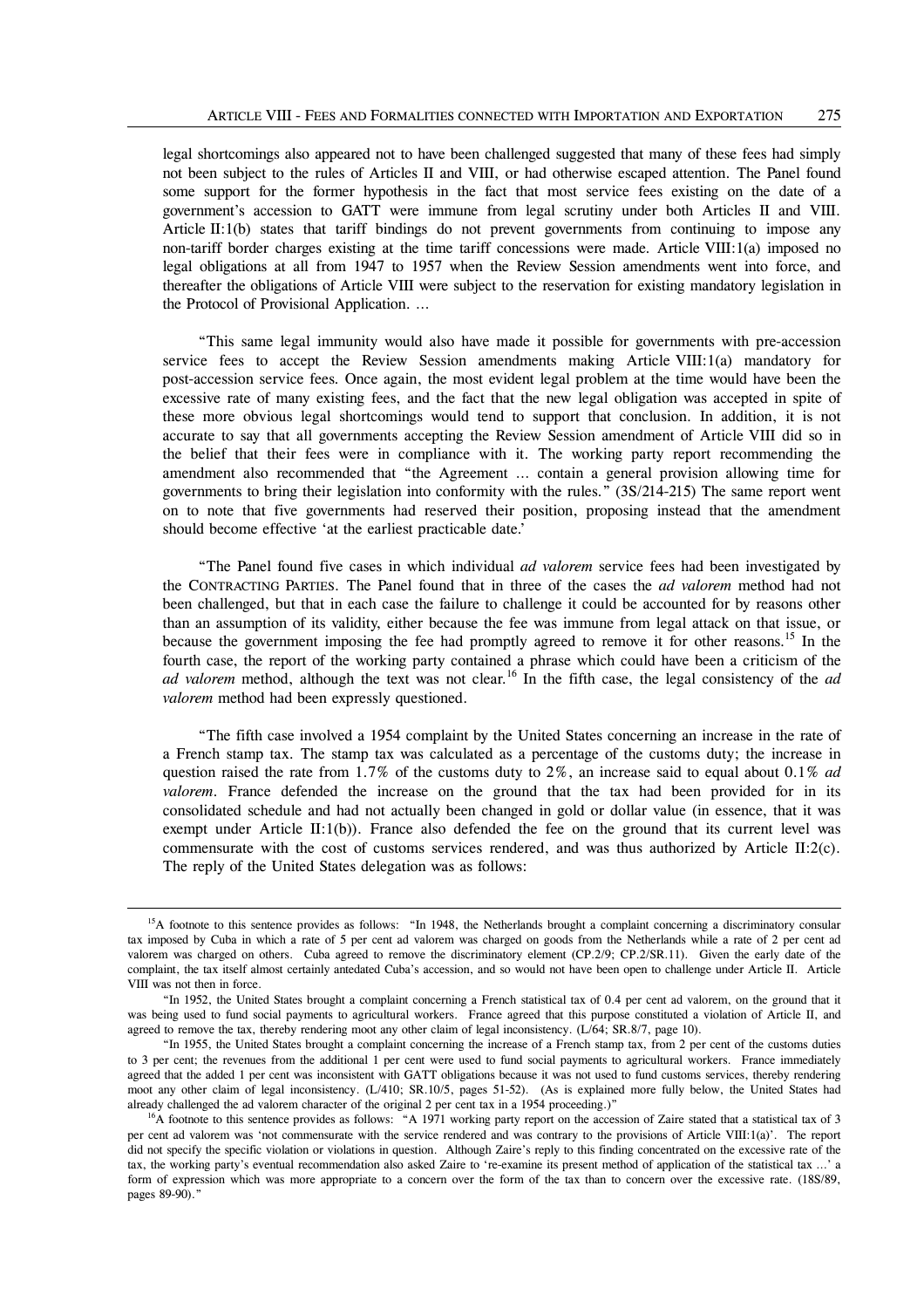'Mr. BROWN (United States) thanked the French delegate for his report. The United States Government was particularly concerned with the principle that the maintenance of an *ad valorem* charge alone would not satisfy the requirements of Article II. After the statement and explanation of the intentions and attitude of the French Government, and since there was no substantial injury to United States exports, his delegation was prepared to withdraw the complaint from the Agenda.' (SR.9/28, page 5)

 "Finally, to give a more complete view of GATT legal experience on the issue of *ad valorem* service fees, the Panel considered it relevant to note that the *ad valorem* method had in fact been expressly attacked in 1952 and 1957, in two formal recommendations concerning consular fees. (1S/25; 6S/25.) Although these recommendations were initiated at a time when Article VIII:1(a) was merely hortatory, and thus were not a legal ruling as such, they were expressly intended to implement the standards of Article VIII:1(a). In its preamble, the 1952 recommendation noted the 'cost of services' standard stated in Article VIII:1(a), and then observed that 'the [consular] fee charged is in many cases a high percentage of the value of the goods'. The operative part of the recommendation then stated, 'Any consular fee should not be a percentage of the value of the goods but should be a flat charge'. The 1957 recommendation, issued one month after the effective date of the protocol making Article VIII:1(a) mandatory, restated the 1952 recommendation in similar terms. While it is probable that the primary concern with the *ad valorem* method in these recommendations had been its tendency to encourage excessive rates, the text of these recommendations is also consistent with a parallel objection to its cost apportionment consequences. In either event, governments were on notice from an early date that the CONTRACTING PARTIES did not necessarily consider the *ad valorem* method an acceptable structure for the type of fees covered by Article VIII.

 "Considering the historical evidence as a whole, the Panel could not agree with the United States argument that the GATT's legal experience with *ad valorem* service fees evidenced a widespread belief that the *ad valorem* method as such was consistent with the obligations of Articles II and VIII. Whether considered individually or as a whole, the events which constitute that history simply do not demonstrate any such understanding. If anything, these events tend to show that the *ad valorem* method has been questioned in those few cases where it has been put in issue."<sup>17</sup>

 The 1990 Report of the Working Party on the "Accession of Venezuela" contains, inter alia, a discussion of Venezuela's 5 per cent *ad valorem* customs service fee. The representative of Venezuela stated that this fee "corresponded to the services rendered by the Customs Administration … With reference to Article VIII:1(a) of the General Agreement, and the 1988 Panel Report on Customs User Fee, the representative of Venezuela indicated that recent experience had shown that the application of any system other than an *ad valorem* fee would be extremely complex and bring in an element of administrative discretion which might lead to undesirable delays or obstacles to imports. Moreover, the administrative cost of operating a transaction-based fee would be very high".<sup>18</sup>

 The 1990 Report of the Working Party on the "Accession of Tunisia" contains, inter alia, a discussion of Tunisia's "customs formalities tax".

 "A member noted that Article VIII of the General Agreement provides that fees and charges on or in connection with importation and exportation shall be limited in amount to the approximate cost of services rendered. In his view, the customs formalities tax should be levied at a fixed rate. This member reserved his position on the conformity of the 5 per cent customs formalities tax with the General Agreement. The representative of Tunisia said that in the light of the objectives of the VII National Development Plan, the Tunisian authorities had decided to incorporate the customs formalities tax into the customs tariff rates under the framework of the Finance Law of 1988 that will enter into force on 1 January 1988."<sup>19</sup>

<sup>&</sup>lt;sup>17</sup>L/6264, adopted on 2 February 1988, 35S/245, 279-282, para. 87-94.

18L/6696, adopted on 11 July 1990, 37S/43, 49, para. 22.

 $19L/6277$ , adopted on 12 December 1990, 37S/30, 35, para. 21.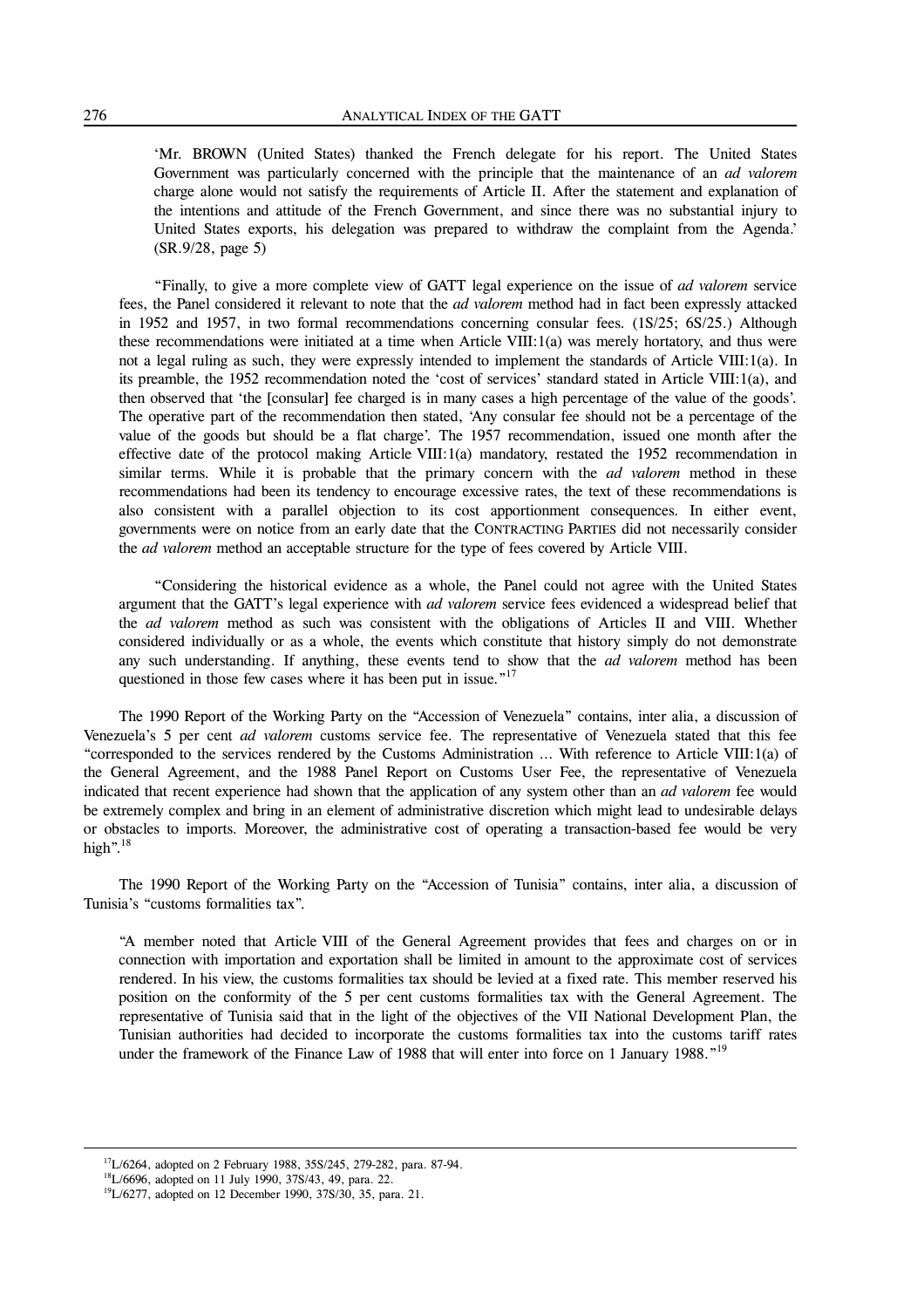### *(d) Various charges*

 In a complaint brought against France in 1952, the United States maintained that the French "statistical and customs control" tax on imports and exports infringed Article VIII:1 since the proceeds of this tax were also used for funding social security benefits to farmers.<sup>20</sup> France acknowledged the infringement and subsequently abolished the tax.<sup>21</sup>

 In another complaint brought against France in 1955, the United States contended that the French stamp tax violated both Articles II:1 and VIII:1 since proceeds from this tax were used for financing agricultural family allowance and exceeded the "approximate cost of services rendered".<sup>22</sup> The stamp tax was subsequently reduced.<sup>23</sup>

 The 1971 Report of the Working Party on the accession of the Democratic Republic of the Congo (now known as Zaire) notes that "Members of the Working Party pointed out that the statistical tax of 3 per cent *ad valorem* applied by the Congolese authorities on imports was not commensurate with the service rendered and was contrary to the provisions of Article VIII:1(a). The representative of the Congo recognized that this tax exceeded the cost of the service, and explained that the surplus revenue from the tax would be employed toward improving the service. His authorities were prepared to consider the adjustment of the statistical tax, in the light of the provisions of Article VIII as soon as they would be in a position to afford it".<sup>24</sup>

 In the 1978 Panel Report on "EEC - Programme of Minimum Import Prices, Licenses and Surety Deposits for Certain Processed Fruits and Vegetables", the Panel examined the argument that the interest charges and costs associated with the lodging of the security were imposed as protection for domestic products contrary to the provisions of Article VIII:1(a). "The Panel also noted the contention by the Community representative that the incidence of these charges did not exceed 0.005 per cent. The Panel considered that these interest charges and costs were limited in amount to the approximate costs of administration. The Panel further considered that the term 'cost of services rendered' in Article VIII:1(a) would include these costs of administration. Therefore, the Panel concluded that the interest charges and costs associated with the lodging of the security were not inconsistent with the Community's obligations under Article VIII:1(a).<sup> $35$ </sup>

 The 1990 Report of the Working Party on the "Accession of El Salvador" contains, *inter alia*, a discussion of the tax system for imports. In response to questions the representative of El Salvador

 "said that these charges which related to services rendered by the customs administration were modest, would have no effect on the agreed bound levels, did not constitute severe sanctions, and were consistent with Article VIII of the General Agreement. He added that the 30 per cent surcharge contemplated in the San José Protocol was not applicable. A member stated that, in his opinion, these charges are not related to the cost of services rendered, and therefore may be inconsistent with the provisions of Article VIII. This member urged El Salvador to state clearly that its customs penalties and charges applied to imports will be applied in accordance with Article VIII from the date of accession and reserved its rights on this point, in light of the findings and recommendations of a GATT panel that examined United States practices in this area".26

See also various references to charges on imports in accession Working Party reports;<sup>27</sup> references to *ad valorem* charges for preshipment inspection;<sup>28</sup> and examination of various charges under Article XXIV:8(a) in working party reports on agreements under Article XXIV:8(a).<sup>29</sup>

20L/238, SR.8/7, SR.8/10.

 $^{21}$ SR.9/28.

 $^{22}$ L/410, L/569, L/720.

 $^{23}L/1412.$ 

<sup>&</sup>lt;sup>24</sup>L/3541, adopted on 29 June 1971, 18S/89, para.5.

25L/4687, adopted on 18 October 1978, 25S/68, 95-96, para. 4.2.

 $2^{26}$ L/6771, adopted on 12 December 1990, 37S/9, 17, para. 23.

<sup>&</sup>lt;sup>27</sup>See, e.g., report on "Provisional Accession of the United Arab Republic", L/1876, adopted on 13 November 1962, 11S/75, 77, para. 7.

<sup>&</sup>lt;sup>28</sup>L/7170. dated 28 Jan 1993, memorandum on foreign trade of Zaire.

 $29$ See the reports cited in this work under Article XXIV:8(a).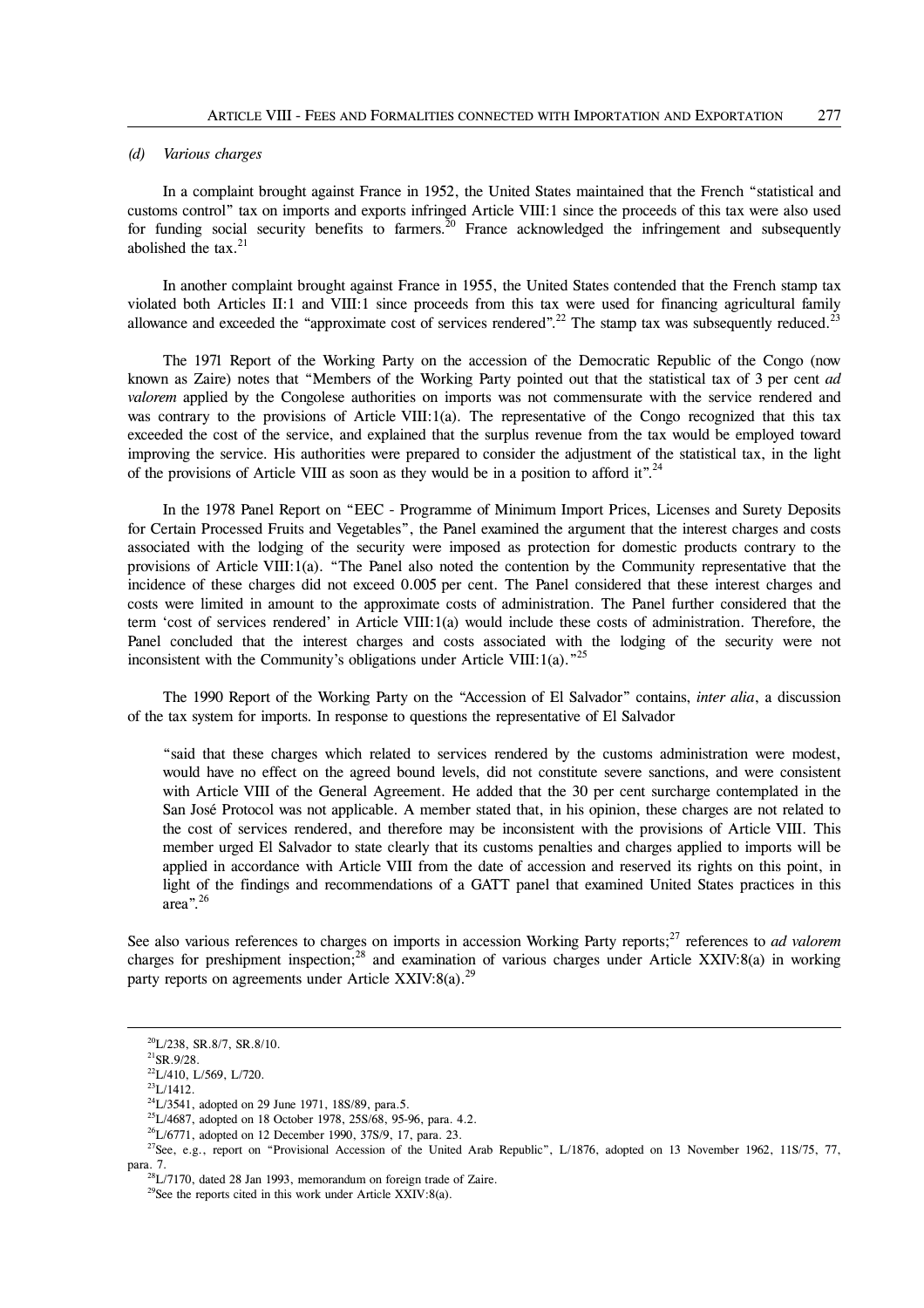## **(3) "an indirect protection to domestic products or a taxation of imports or exports for fiscal purposes"**

In the Panel Report on "United States - Customs User Fee"

 "… the Panel then considered whether the arguments of the parties had raised any further issues concerning the US merchandise processing fee under the second and third criteria stated in Article VIII:1(a).

 "The only issue raised by the parties under the third criterion prohibiting 'taxation of imports … for fiscal purposes' was the question of whether total revenues exceeded total attributable costs, an issue which the Panel dealt with fully under the 'cost of services' requirement.

 "The only specific issue raised by the parties under the second criterion was whether the 0.22 and 0.17 per cent *ad valorem* charges constituted 'an indirect protection to domestic products' due to their effect on certain classes of price-sensitive imports. It was not necessary for the Panel to decide whether the 'indirect protection' criterion actually involved a requirement of no adverse trade effects. The Panel concluded that, even if it did, it had not been demonstrated that these *ad valorem* charges had had a trade distorting effect".<sup>30</sup>

 See also the discussion of the Panel Report on "EEC - Programme of Minimum Import Prices, Licenses and Surety Deposits for Certain Processed Fruits and Vegetables", on page 271 above, concerning the claim that the interest charges and costs associated with the lodging of the additional security which enforced the minimum import price for tomato concentrates were imposed as protection for domestic products contrary to Article VIII:1(a).

## **(4) "The contracting parties also recognize the need for minimizing the incidence and complexity of import formalities and for decreasing and simplifying import and export documentation requirements"**

 In the early years of the GATT, work was undertaken on matters relating to customs formalities, including documentary requirements, temporary admission for samples, and certification of origin. This work, which built on the work that had been carried out under the auspices of the League of Nations in the interwar years, included the drafting of recommendations for adoption by the CONTRACTING PARTIES and of Conventions on certain of these subjects. See, for instance, the 1951 Report on "Customs Treatment of Samples and Advertising Material, Documentary Requirements for the Importation of Goods, and Consular Formalities: Resolutions of the International Chamber of Commerce",<sup>31</sup> and the 1952 Report on "Documentary Requirements for Imports, Consular Formalities, Valuation for Customs Purposes, Nationality of Imported Goods and Formalities connected with Quantitative Restrictions".<sup>32</sup>

See also in this connection the unadopted 1994 panel report on "EEC - Import Régime for Bananas".<sup>33</sup>

## *(a) Origin of imported goods and requirement of certificates of origin*

 During the second session of the Preparatory Committee in 1947, a Sub-Committee studying this issue considered "it to be clear that it is within the province of each importing member country to determine, in accordance with the provisions of its law, for the purposes of applying the most-favoured-nation provision whether goods do in fact originate in a particular country".<sup>34</sup>

 Concerning consideration in the early years of the GATT of proposals on harmonization of origin rules, see the 1951 and 1952 Reports cited directly above, and the 1953 Report of a Working Party in the Eighth Session of

 $30L/6264$ , adopted on 2 February 1988, 35S/245, 289, paras. 118-120.

31GATT/CP.6/36, adopted 24 October 1951, II/210.

 $32$ G/28, adopted 7 November 1952, 1S/100. 33DS38/R, dated 11 Feb. 1994, para. 151.

<sup>&</sup>lt;sup>34</sup>EPCT/174, p. 3-4.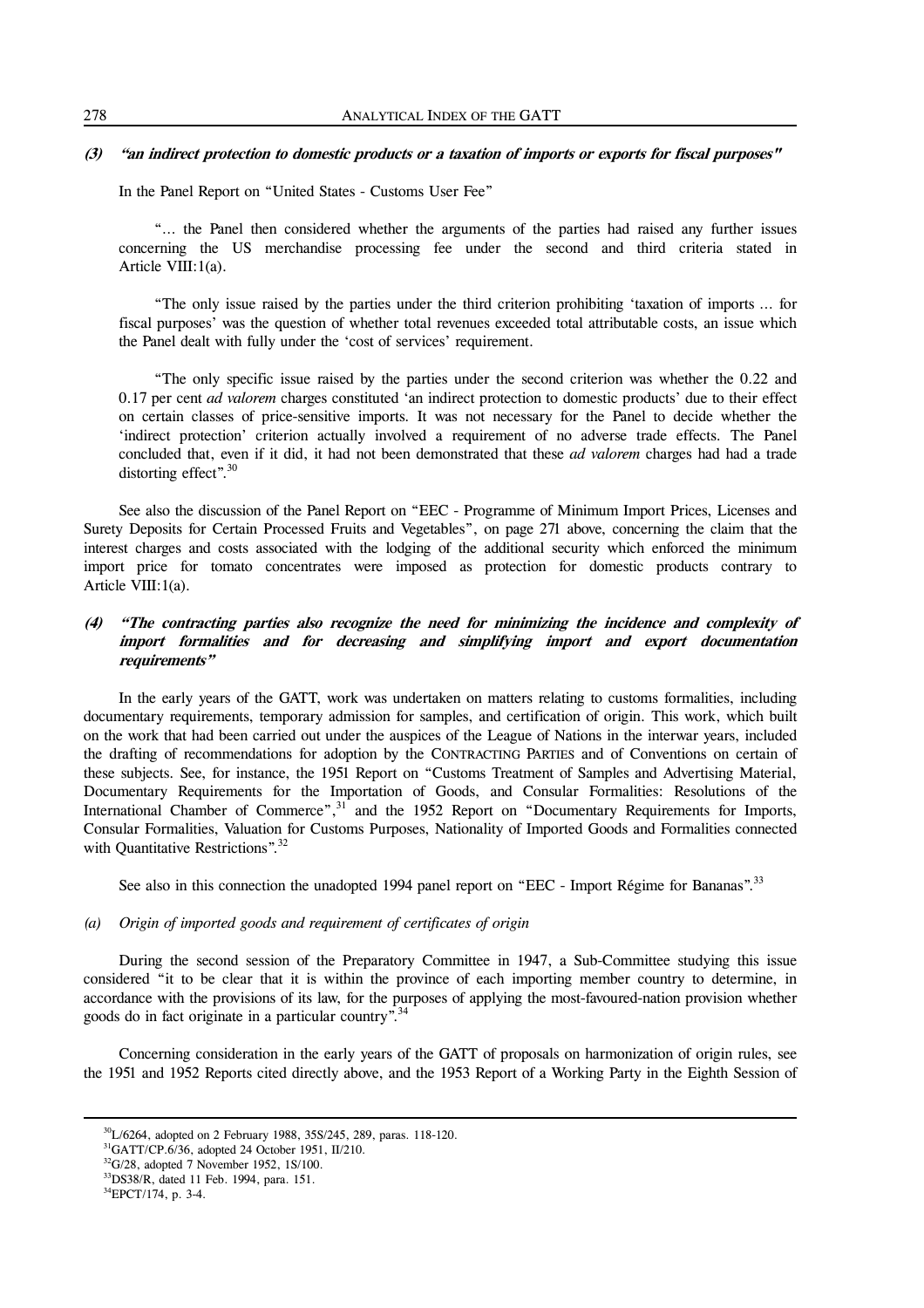the CONTRACTING PARTIES on "Nationality of Imported Goods",<sup>35</sup> which examined both the definition of origin and proof of origin. The Report also includes Recommendations regarding proof of origin, and includes as an annex Article 11 on Certificates of Origin of the 1923 International Convention Relating to the Simplification of Customs Formalities. These Recommendations were amended in 1956; see the Report of the Working Party on "Certificates of Origin, Marks of Origin and Consular Formalities"36 and the Recommendation on "Certificates of Origin" as amended.37

 The Report of a Working Party in the Ninth Session on "Definition of Origin" presents the views of governments regarding a proposed definition submitted to governments by the CONTRACTING PARTIES for review and study.<sup>38</sup> Interpretative Note 2 to Article VIII, which deals with the production of certificates of origin, was added as a result of the Review conducted during the Ninth Session.

 Rules of origin for the purpose of eligibility for preferential treatment have been extensively discussed in the context of agreements under Article XXIV: see the material on this subject under Article XXIV in this Index. Such rules of origin were also discussed in the context of the Protocol Relating to Trade Negotiations Among Developing Countries, which contains provisions dealing with this issue,<sup>39</sup> and in the context of discussions of the implementation of the Generalized System of Preferences. A 1981 Note by the Secretariat summarizes the concept and main criteria of rules of origin which form part of trade agreements and arrangements where it is essential to establish the preferential (or non-preferential) origin of goods.<sup>40</sup>

Rules of origin have also been discussed in the context of the administration of textile agreements.<sup>41</sup>

 The November 1982 Ministerial Declaration requests the Council "to make arrangements for studies of dual-pricing practices and rules of origin; and to consider what further action may be necessary with regard to these matters when the results of these studies are available."42

 A 1988 Note by the Secretariat on "Rules of Origin" discusses the administration of rules of origin, related provisions of the General Agreement and past discussions on the subject in the GATT.<sup>43</sup>

See generally the Agreement on Rules of Origin reached in the Uruguay Round.

#### *(b) Documentary requirements for importation of goods*

 The Working Party in the Seventh Session on "Documentary Requirements for Imports, Consular Formalities, Valuation for Customs Purposes, Nationality of Imported Goods and Formalities connected with Quantitative Restrictions" drew up a Code of Standard Practices for Documentary Requirements for the Importation of Goods, which was adopted by the CONTRACTING PARTIES.<sup>44</sup>

See also the various Secretariat Notes prepared in the Tokyo Round on this and related subjects.<sup>45</sup>

35G/61 adopted on 23 October 1953, 2S/53-59.

36L/595, adopted 17 November 1956, 5S/102-103.

<sup>&</sup>lt;sup>37</sup>Recommendation of 23 October 1953 as amended by the Recommendation of 17 November 1956, 5S/33.

<sup>&</sup>lt;sup>38</sup>G/92 adopted on 2 March 1955, 3S/94-99.

<sup>&</sup>lt;sup>39</sup>18S/11, Annex A at 18S/17. Information concerning certification of origin in developing countries participating in the Protocol is circulated in CPC/10 and Addenda thereto.

 $^{40}$ CG.18/W/48, dated 6 March 1981, and Suppl.1; see also discussion at CG.18/13, CG.18/14.

41See 31S/324-339, C/M/181.

<sup>&</sup>lt;sup>42</sup>L/5424, Declaration adopted by Ministers 29 November 1982, 29S/9, 21; see follow-up discussion at C/M/165.

<sup>&</sup>lt;sup>43</sup>MTN.GNG/NG2/W/12, dated 21 June 1988. This Note also states that detailed information on the rules of origin maintained by a number of countries can be found in the Customs Co-operation Council's "Compendium of Origin of Goods" and, for the GSP, the "Digest of Rules of Origin" prepared by UNCTAD and UNDP.

 $^{44}G/28$ , Report adopted 7 November 1952, 1S/100-101; Decision of 7 November 1952, 1S/23.

<sup>&</sup>lt;sup>45"</sup>Part 2 of the Inventory of Non-Tariff Measures - Customs and administrative entry procedures", MTN/3B/2; "Import documentation (Task 14 of MTN/2)", MTN/3B/8; "Import documentation - Information required by Countries for Customs Entry Purposes", MTN/3B/13; "Import Documentation - Note on the Work being carried out by other International Organizations", MTN/3B/14; Note on Meeting of May 1974, MTN/3B/11; "Customs Matters background note by the Secretariat", MTN/NTM/W/7; Note on import documentation requirements from various contracting parties, MTN/NTM/W/22+Rev.1+Add.1; "Aligned invoice layout key for inte from various contracting parties,  $MTN/NTM/W/22 + Rev.1 + Add.1;$ MTN/NTM/W/34; "Import documentation and customs procedures - work of the international organizations", MTN/NTM/W/60; "Customs Co-operation Council", MTN/NTM/W/238.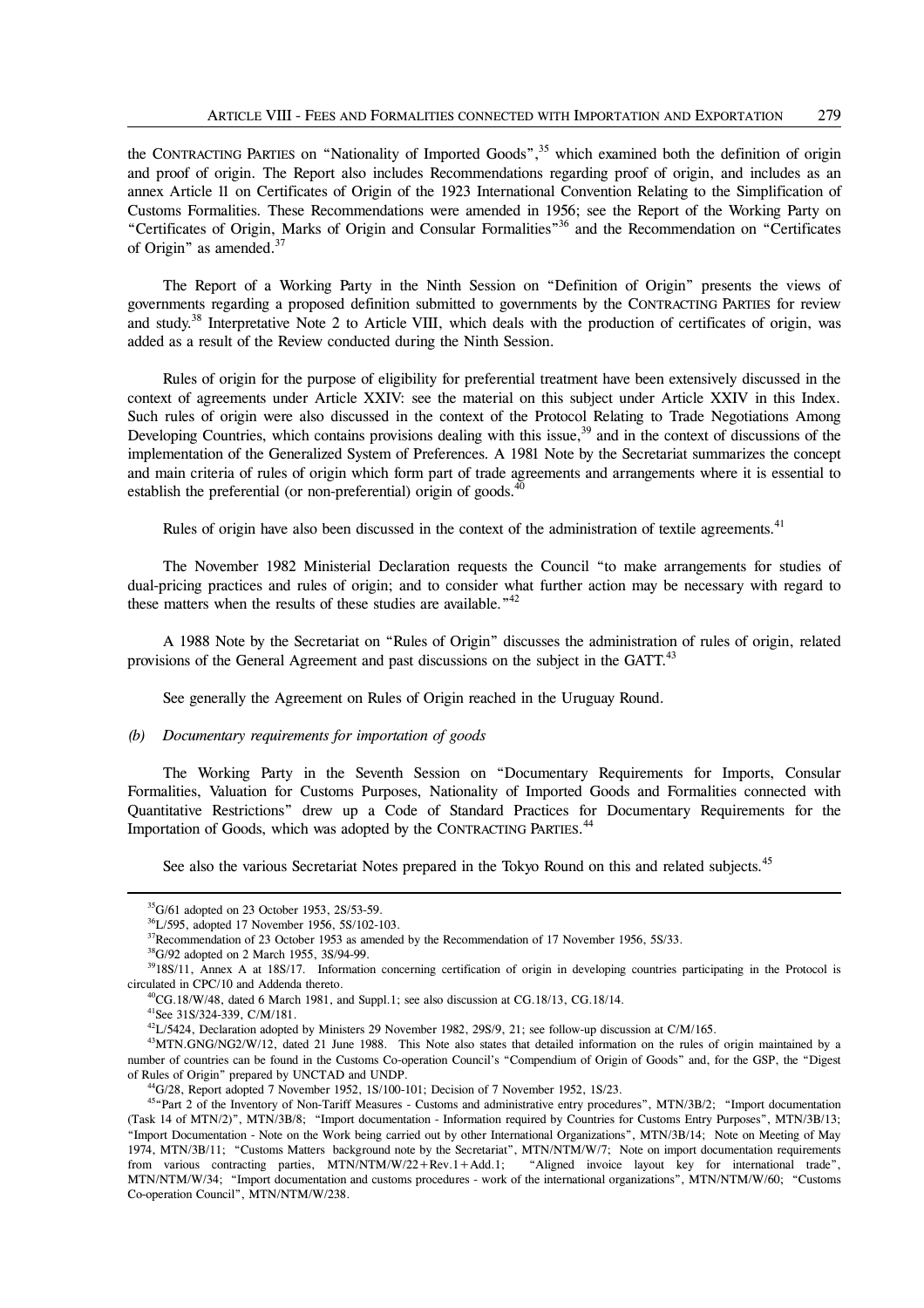## *(c) Formalities associated with administration of quantitative restrictions*

 During their fifth session at Torquay in 1950, the CONTRACTING PARTIES adopted a Code of Standard Practices for the Administration of Import and Export Restrictions and Exchange Controls; concerning this Code see under Article XIII.<sup>46</sup>

 In the Tokyo Round of trade negotiations the Agreement on Import Licensing Procedures was negotiated, the preamble of which refers *inter alia* to the desire "to simplify, and bring transparency to, the administrative procedures and practices used in international trade, and to ensure the fair and equitable application and administration of such procedures and practices".<sup>47</sup> Further concerning this Agreement, see under Article XIII.

### *(d) Abolition of consular formalities*

 The Report of the Working Party in the Seventh Session on "Documentary Requirements for Imports, Consular Formalities, Valuation for Customs Purposes, Nationality of Imported Goods and Formalities connected with Quantitative Restrictions" also proposed a "Recommendation on the Abolition of Consular Formalities", providing for abolition of consular invoices and consular visas not later than 31 December 1956; annexed to this Recommendation is a Code of Standard Practices for Consular Formalities.<sup>48</sup> Later working parties from 1953 through 1962 examined reports from contracting parties on steps taken towards the abolition of consular formalities, and resulted in Decisions on "Consular Formalities" reaffirming the 1952 Recommendation.<sup>49</sup> See the discussion of the 1952 Recommendation and these reports in the Panel Report on "United States - Customs User Fee", excerpted above at page 276.<sup>50</sup>

 The 1971 Report of the Committee on Trade in Industrial Products discusses, *inter alia,* possible solutions for the further liberalization of consular formalities and documentation.<sup>51</sup> See also a Secretariat Note from the Tokyo Round on "Consular formalities and fees".<sup>52</sup>

#### *(e) Customs conventions*

 In 1951, a proposal of the International Chamber of Commerce for a convention to facilitate importation of commercial samples and advertising material was referred to the CONTRACTING PARTIES by the United Nations Economic and Social Council, and was examined by a working party in the Sixth Session.<sup>53</sup> A working party in the Seventh Session then redrafted the text of the Convention, entitled the International Convention to Facilitate the Importation of Commercial Samples and Advertising Material; the Convention was adopted by the CONTRACTING PARTIES on 7 November  $1952^{54}$  and entered into force on 20 November 1955.<sup>55</sup>

 A Group of Experts in 1960 examined and amended a Draft Customs Convention on the Temporary Importation of Packings as transmitted by the Customs Co-operation Council (CCC). The CCC accepted all of the suggestions of the GATT group, together with a series of agreed interpretations, and opened the Convention as amended for signature.<sup>56</sup> The Group of Experts in 1960-1961 also examined and amended Draft Customs

 $^{46}$ GATT/CP.5/30/Rev.1; see also supplementary recommendation regarding contract sanctity at 1S/105-106.

 $4726S/154$ .

48G/28, Report adopted 7 November 1952, 1S/100, 101-102; Recommendation of 7 November 1952, 1S/25.

49Reports at 2S/59, 3S/91, 5S/108, 11S/214; Decisions or Recommendations at 5S/33, 6S/25, 11S/59.

50L/6264, adopted on 2 February 1988, 35S/245, 282, para. 93.

 $51L/3496$ , adopted on 22 February 1971, pp. 43-46; see also COM.IND/W/79 +Add.1, Background Note by the Secretariat (1972).

 $52$ MTN/NTM/W/36 and Rev.1, Corr.1-2 and Add.1-3.

<sup>&</sup>lt;sup>53</sup>GATT/CP.6/36, adopted on 24 October 1951, II/210; ECOSOC proposal appears in resolution 347(XII) of 7 March 1951, E/1987, p. 7.

<sup>&</sup>lt;sup>54</sup>G/33, Report on "International Convention to Facilitate the Importation of Commercial Samples and Advertising Material", adopted 7 November 1952, 1S/94. For later GATT work on interpretation of this Convention, see L/466, SR.10/11 p. 119, SR.10/16 p. 175, and L/601.

<sup>&</sup>lt;sup>55</sup>Text of Convention at 221 UNTS 255. As of November 1994, the Convention was in force in 61 countries: see list in L/7538, dated 8 November 1994, and list of acceptances and reservations in yearly editions of *Multilateral Treaties Deposited with the Secretary-General*, United Nations Publication ST/LEG/SER.E/11 (1993).

<sup>&</sup>lt;sup>56</sup>L/1208, adopted 2 June 1960, 9S/201; text of Convention and agreed interpretations at 9S/205ff.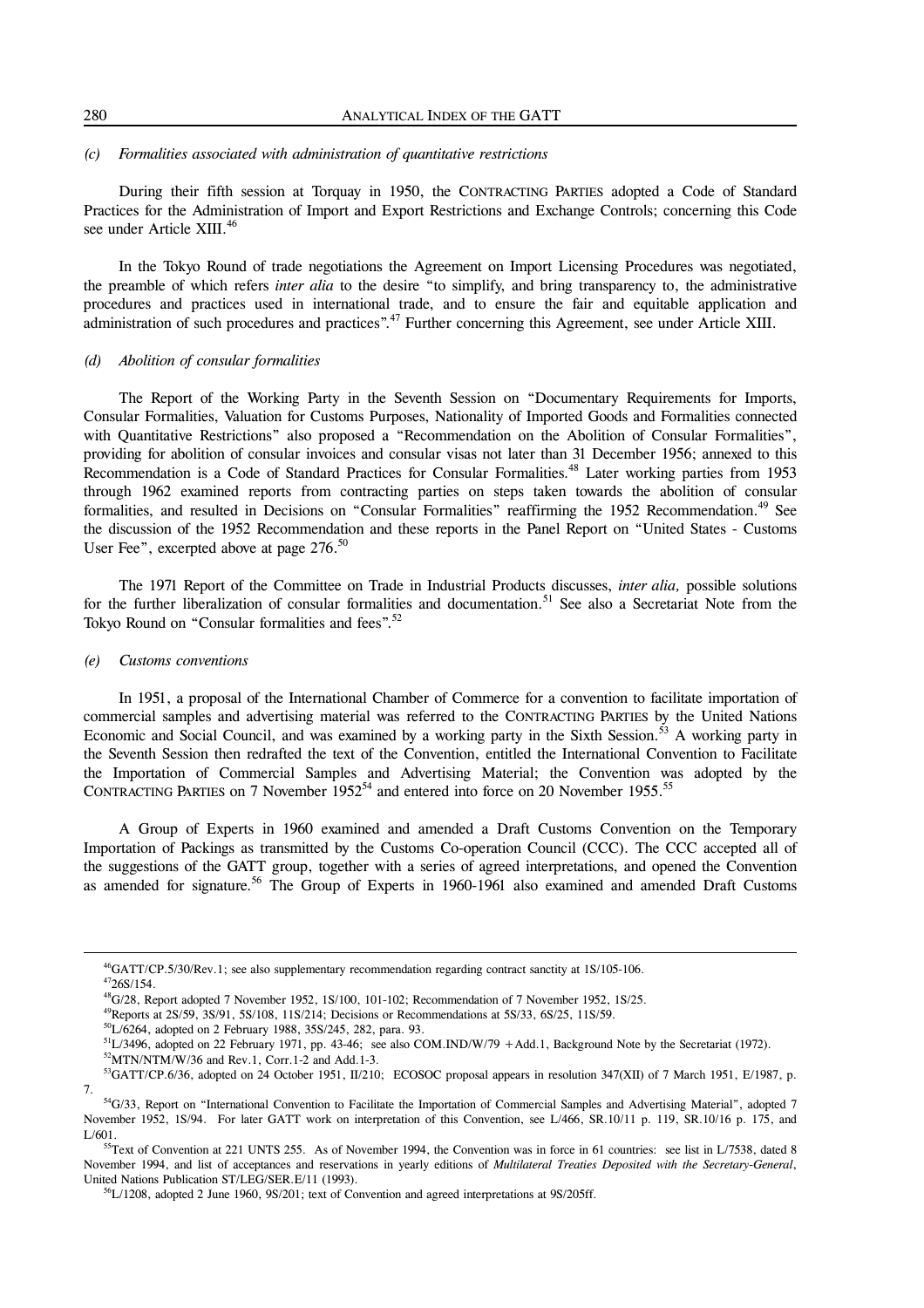Conventions on the Temporary Importation of Professional Equipment, and on the ATA Carnet for the Temporary Admission of Goods, as transmitted by the CCC, and arrived at agreed interpretations of these Conventions.<sup>5</sup>

### *(f) Facilitation of trade in cultural or health-related products*

 During the Third Session, the United Nations Educational, Scientific and Cultural Organization (UNESCO) submitted a number of proposals for facilitating international trade in books, newspapers and periodicals.<sup>58</sup> A Working Party during the Annecy trade negotiations drafted an international Agreement on the Importation of Educational, Scientific and Cultural Materials and communicated the text to UNESCO for sponsorship.59 The Agreement was subsequently adopted and opened for signature by the Fourth Session of the General Conference of UNESCO at Florence, and entered into force on 21 May 1952.<sup>60</sup>

 During the Fifth Session, the World Health Organization requested the assistance of the CONTRACTING PARTIES with respect to a draft agreement reducing trade barriers to basic insecticides and apparatus and materials necessary for campaigns against insects carriers of human diseases. While the Working Party drafted an agreement, its Report concluded that views were divided as to the utility of such an approach; one problem cited was the difficulty of limiting the duty-free treatment to be provided, since equipment used in making insecticides was usable for other purposes.<sup>61</sup>

## *(g) Preshipment inspection*

 Notes by the Secretariat of 1988 and 1989 on "Preshipment Inspection" provide background on the subject, summarize relevant discussions in various GATT bodies, and outline relevant provisions in the GATT and other international agreements.<sup>62</sup>

See generally the Agreement on Preshipment Inspection reached in the Uruguay Round.

#### *(h) Testing fees for imported products*

Article 5.1.3 of the Agreement on Technical Barriers to Trade provides that

 "Parties shall ensure that, in cases where a positive assurance is required that products conform with technical regulations or standards … any fees imposed for testing imported products shall be equitable in relation to any fees chargeable for testing like products of national origin or originating in any other country".63

## **2. Paragraph 2**

 $\overline{a}$ 

 The Report of the Balance-of-Payments Committee on its work in the period 1970-1974 notes: "Without specifically referring to Article VIII:2 the Committee, in its conclusions in a large number of cases, urged the consulting country to reduce the complexity of its import procedures. In one case (1973, India) the Committee suggested the adoption of a uniform nomenclature for import control and tariff purposes".<sup>64</sup>

57Draft Convention on Temporary Importation of Professional Equipment: L/1366, Report adopted 18 November 1960 including draft text, 9S/212; L/1476, Report adopted 17 May 1961, 10S/211, including interpretations at 10S/212ff, revised text as opened for signature by CCC at 10S/216ff. Draft Convention on the ATA Carnet for the Temporary Admission of Goods, L/1476, Report adopted 17 May 1961, 10S/211, including interpretations at 10S/214ff, text as opened for signature by the CCC at 10S/226ff.

58UNESCO Memorandum and list of items for consideration in negotiations, GATT/CP/12 and Add.1; Draft Agreement submitted by UNESCO, GATT/CP/12/Add.2 and Rev.1; UNESCO Notes on relevant practices in various countries, GATT/CP/12/Add.3-14.

59Working Party papers, GATT/TN.1/C/1; Working Party Report, GATT/TN.1/27 and Corr.1. 60Letter from Director-General of UNESCO concerning draft Agreement, GATT/TN.1/34, GATT/CP.4/19; discussion, GATT/CP.4/SR.4, 17; letter from UNESCO regarding adoption and signature of Agreement, GATT/CP/81 and Add.1-2; letter on entry into force, L/137.

 ${}^{61}$ Letter at GATT/CP/79; Report of WP "D" on the Request of the WHO concerning Insecticides GATT/CP.5/47 and Amend.1; discussion at GATT/CP.5/SR.5 p. 3-5, SR.6 p. 2-3, SR.23 p. 3-4, SR.24 p. 1.

62MTN.GNG/NG2/W/11 dated 20 April 1988 and Add.1 dated 19 October 1989.

6326S/8, 13, 14.

64L/4200, para. 48.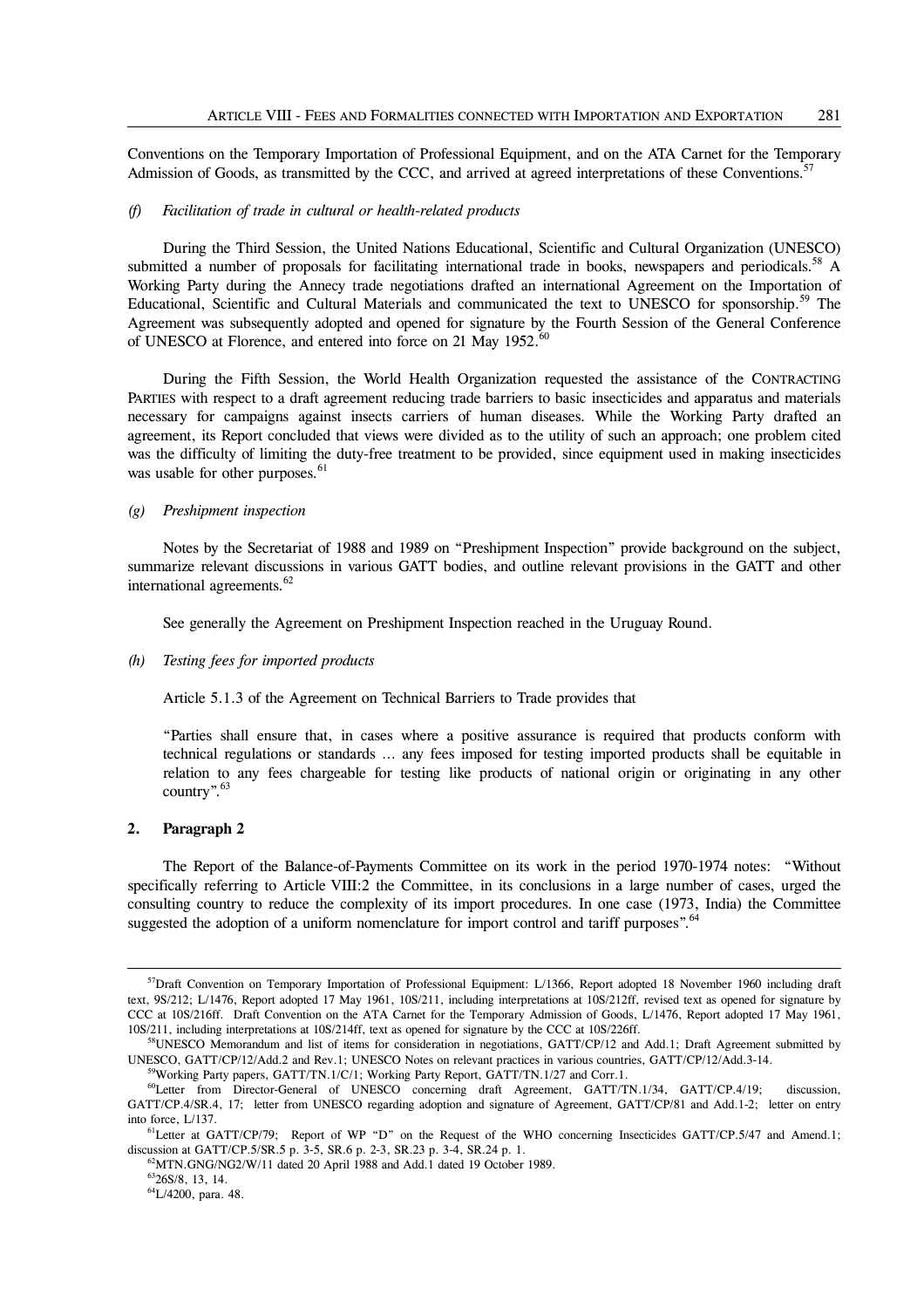## **3. Paragraph 3: penalty charges**

 See the discussion of paragraph 3 in the 1978 Panel Report on "EEC - Programme of Minimum Import Prices, Licenses and Surety Deposits for Certain Processed Fruits and Vegetables", on page 271 above.

 The 1990 Report of the Working Party on the "Accession of Venezuela" contains, inter alia, a discussion of *ad valorem* storage charges levied by Venezuelan customs authorities. "A member said that having regard to the fee structure described in the Regulation to the Customs Law no distinction could be made in practice between the *ad valorem* warehouse charges and the penalties applied for non-expeditious customs clearance; both charges were customs charges and should conform to Article VIII of the General Agreement concerning correspondence with the approximate cost of services rendered. Furthermore, in setting the level of penalty charges, the provisions of Article VIII:3 concerning substantial penalties should be observed."65

## **4. Paragraph 4**

 During discussions of this provision at the Geneva session of the Preparatory Committee in 1947, it was agreed that the provisions of sub-paragraph 4(d) were "without prejudice to the provisions of the Charter relating to safeguarding balance of payments and to exchange control".<sup>66</sup>

## **B. RELATIONSHIP BETWEEN ARTICLE VIII AND OTHER ARTICLES**

## **1. Article I**

 During the Second Session of the CONTRACTING PARTIES in 1948, in response to a request for an interpretation of the phrase "charges of any kind" in Article I:1 with respect to consular fees, "The Chairman ruled that consular taxes would be included in 'charges of any kind'; Article VIII merely dealt with the magnitude of such taxes in relation to the cost of services rendered, whereas Article I embodies the principle of non-discrimination".67

 See also the discussion in paragraphs 121-124 of the Panel Report on "United States - Customs User Fee" concerning the question of whether the exemptions from the US merchandise processing fee granted to imports from certain countries were inconsistent with the MFN obligation of Article I:1. $^{68}$ 

## **2. Article II:2(c)**

The 1988 Panel Report on "United States - Customs User Fee" notes as follows:

 "… the Panel … addressed the general meaning of Articles II:2(c) and VIII:1(a), and their relationship to each other. Article VIII:1(a) states a rule applicable to all charges levied at the border, except tariffs and charges which serve to equalize internal taxes. It applies to all such charges, whether or not there is a tariff binding on the product in question. The rule of Article VIII:1(a) prohibits all such charges unless they satisfy the three criteria listed in that provision:

- (a) the charge must be 'limited in amount to the approximate cost of services rendered' ;
- (b) it must not 'represent an indirect protection to domestic products';
- (c) it must not 'represent … a taxation of imports … for fiscal purposes'.

 The first requirement is actually a dual requirement, because the charge in question must first involve a 'service' rendered, and then the level of the charge must not exceed the approximate cost of that 'service'.

65L/6696, adopted on 11 July 1990, 37S/43, 50, paras. 25-26.

66EPCT/103, p. 25.

 ${}^{67}$ GATT/CP.2/SR.11 p. 7, reprinted in abridged form at II/12; see GATT/CP.2/9 for request for ruling.

68L/6264, adopted on 2 February 1988, 35S/245, 289-290.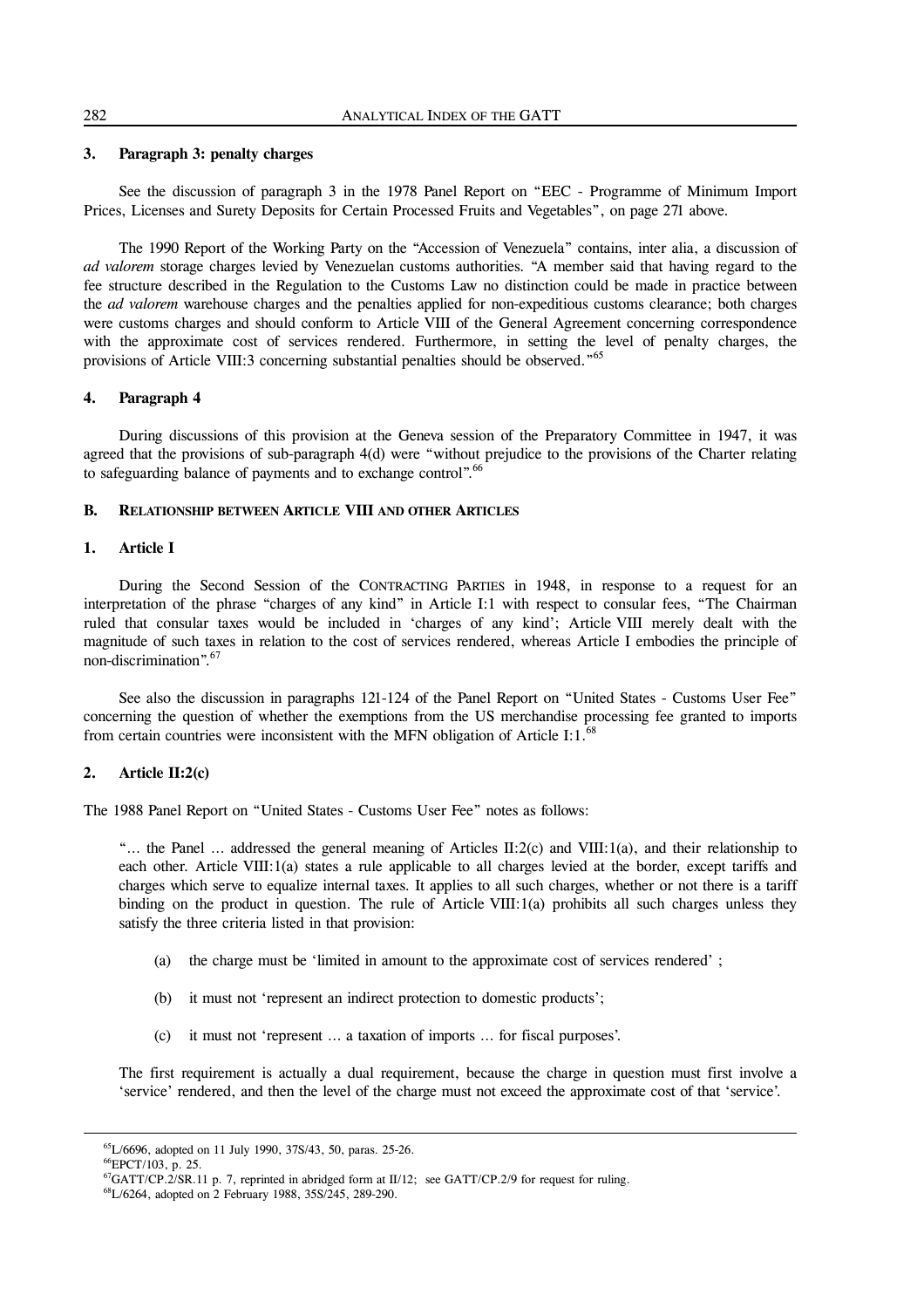"Article II:2(c) is a provision of somewhat narrower scope. Its function is to permit the imposition of certain non-tariff border charges on products which are subject to a bound tariff. Paragraph 1(b) of Article II establishes a general ceiling on the charges that can be levied on a product whose tariff is bound; it requires that the product be exempt from all tariffs in excess of the bound rate, and from all other charges in excess of those (i) in force on the date of the tariff concession, or (ii) directly and mandatorily required by legislation in force on that date. Article II:2 permits governments to impose, above this ceiling, three types of non-tariff charges, of which the third, permitted by sub-paragraph (c), is 'fees or other charges commensurate with the cost of services rendered'.

"In order to help clarify the meaning of Articles II:2(c) and VIII:1(a), the Panel examined the origins and the drafting history of these provisions.  $\ldots$ <sup>69</sup> [See discussion excerpted below on page 284]

 "Two questions of general interpretation had to be answered before addressing the specific issues raised by the complainants. First, it was necessary to decide whether there was any legal significance in the slight difference in wording between the two 'cost of services' limitations stated in Articles II:2(c) and VIII:1(a), i.e. 'commensurate with the cost of services rendered' and 'limited in amount to the approximate cost of services rendered.' The words themselves suggested no immediately apparent difference in meaning. After reviewing both the drafting history and the subsequent application of these provisions, the Panel concluded that no difference of meaning had been intended. The difference in wording appears to be explained by the somewhat different paths by which each provision entered the General Agreement. The text which was to become Article VIII:1(a) appeared in the very first draft submitted to the negotiating conference by the United States, whereas the text of Article II:2(c) originated as a standard term to be incorporated in each contracting party's schedule of concessions (see E/PC/T/153) and was not raised to the text of Article II until sometime later (E/PC/T/201).

 "Second, it was necessary to determine what type of fees were incorporated within the basic concept of 'services rendered' in Articles II:2(c) and VIII:1(a) ...".<sup>70</sup> [See discussion above, page 269.]

### **3. Article III**

 In the 1994 panel report on "United States - Measures Affecting the Importation, Internal Sale and Use of Tobacco", the panel examined a fee charged for inspection of tobacco:

 "The Panel … noted that Article VIII does not apply to taxes within the purview of Article III. The Panel then recalled that no party to the dispute had requested the Panel to examine the consistency of these inspection fees with Article III. Indeed, all parties had argued that the Section 1106(c) inspection fees should be examined in the light of Article VIII. The Panel noted that the consistency of Section 1106(c) could present itself differently under Article III in that the focus of the examination would then be on the inspection fees as internal charges and on whether or not national treatment was accorded in respect of such charges. However, in view of the fact that the parties to the dispute had argued the Section 1106(c) inspection fees in terms of Article VIII, the Panel proceeded to examine this legislative provision under that Article."<sup>71</sup>

## **C. EXCEPTIONS AND DEROGATIONS**

The 1988 Panel Report on "United States - Customs User Fee" further notes:

 "… Article VIII:1(a) imposed no legal obligations at all from 1947 to 1957 when the Review Session amendments went into force, and thereafter the obligations of Article VIII were subject to the reservation for existing mandatory legislation in the Protocol of Provisional Application. The relative importance of such legal immunity was indicated in a 1962 working party report on customs formalities:

<sup>69</sup>*Ibid.,* 35S/273, paras. 69-71.

<sup>70</sup>*Ibid*., 35S/275, paras. 75-76.

<sup>&</sup>lt;sup>71</sup>DS44/R, adopted on 4 October 1994, para. 117.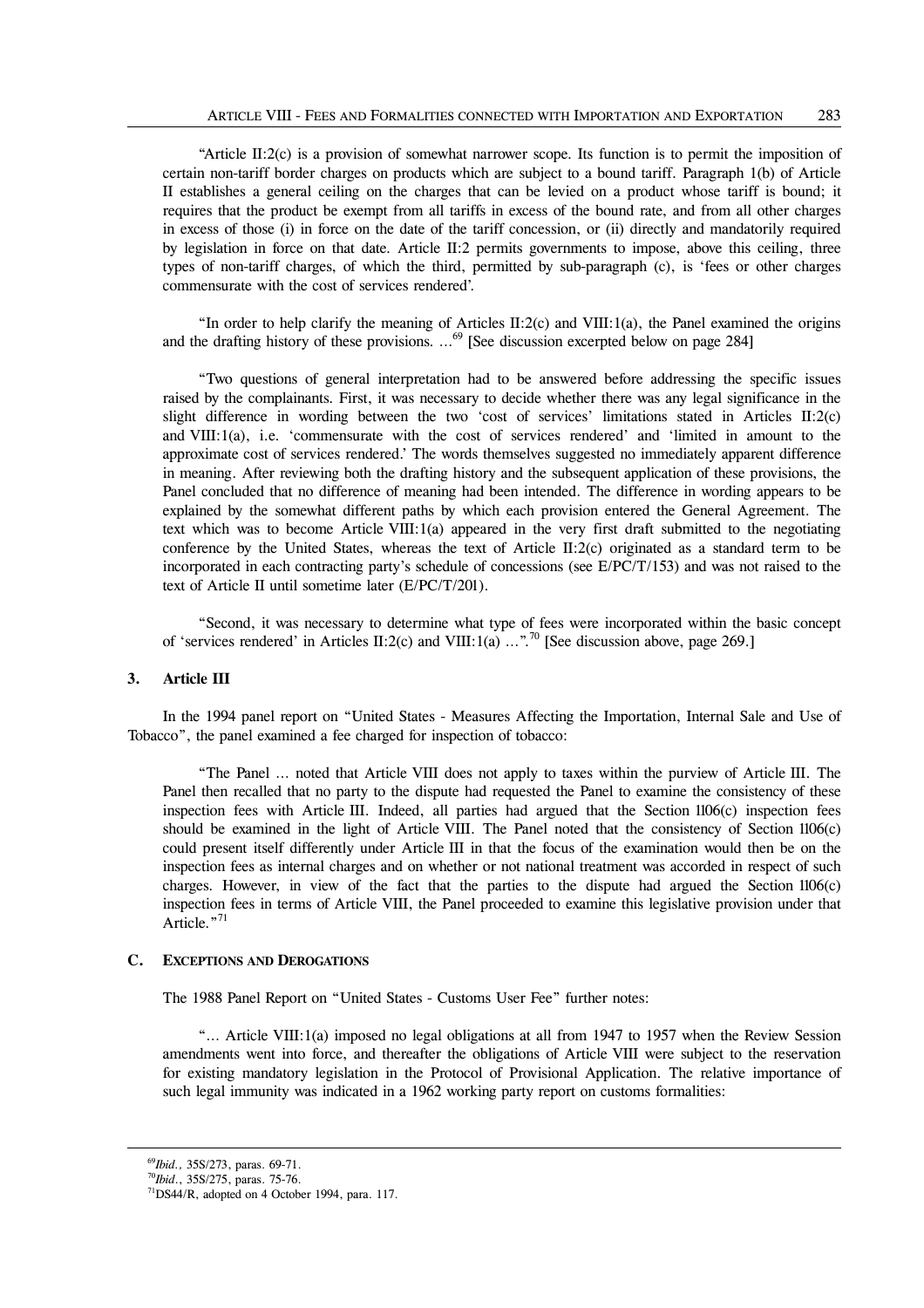'The question was raised whether the levying of substantial consular fees by the importing country was in conformity with the obligations of Article VIII of GATT since the rates exceeded the costs of the services rendered and were not the equivalent of an internal charge. It was noted, however, that Article VIII being in Part II of GATT involved obligations only within the arrangements for provisional application of the Agreement.  $[11S/216]^{32}$ 

See also the Interpretative Note *Ad* Article VIII.

## **III. PREPARATORY WORK AND SUBSEQUENT MODIFICATIONS**

 *Differences between the General Agreement and the Havana Charter*: The corresponding provisions in the Havana Charter are contained in Article 36; in the US Proposals in Chapter III-5; in the US Draft in Article 13; in the New York Draft in Article 19; and in the Geneva Draft in Article 35.

In discussions at the Havana Conference on Article 36, "It was ... agreed that paragraph 1 should be revised and care should be taken in the translation to show definitively that this Article relates to all payments of any character required by a Member on or in connexion with importation or exportation, other than import and export duties, and other than taxes within the purview of Article 18  $\text{[III]}$  of the Geneva draft".<sup>73</sup> Accordingly paragraph 1 was revised to include the phrase, "all fees and charges of whatever character (other than import and export duties, and other than taxes within the purview of Article 18)". This wording was later brought into the General Agreement in the Review Session amendments; see below.

 Paragraph 2 was amended in Havana to provide that a Member need respond to a request to undertake the review of its laws and regulations only if such a request were made by another Member "directly affected"; this change was not retained in the General Agreement. Paragraph 4 provided for studies by the ITO on measures to simplify and standardize customs formalities, and was not included in the General Agreement, as it related to functions of the ITO. Paragraph 6 of the Charter article relating to tariff discrimination based on the use of regional or geographical names in tariff descriptions is not included in the General Agreement as it did not appear in the Geneva draft. The order of the paragraphs was changed at Havana.<sup>74</sup> The Interpretative Note in the Charter reads "not inconsistent with the Articles of Agreement of the International Monetary Fund", instead of "with the approval of the International Monetary Fund"; the change was made because "the express approval of the Fund was not required in all cases covered by the Note".<sup>75</sup>

 *Antecedents and drafting history*: The Panel Report on "United States - Customs User Fee" includes the following discussion of the antecedents and drafting history of Articles VIII:1 and II:2(c).

"In order to help clarify the meaning of Articles II:2(c) and VIII:1(a), the Panel examined the origins and the drafting history of these provisions. During the drafting of the General Agreement, the previous legal instrument referred to most frequently in connection with these provisions was the International Convention Relating to the Simplification of Customs Formalities of 3 November 1923<sup>76</sup>. One of the major purposes of the 1923 convention had been to reduce the number and the level of fees imposed in connection with importation. Governments had agreed to limit certain fees to the actual cost of the government activity in question. Article 10 stated, 'When a visa [for commercial travellers] is required, its cost shall be as low as possible and shall not exceed the cost of the service.' Article 11(8) stated, 'The cost of the [consular] visa must be as low as possible, and must not exceed the cost of issue, especially in the case of consignments of small value.' Article 12 stated, 'The cost of a visa for Consular invoices shall be a fixed charge, which should be as low as possible.' The Convention's two provisions on

<sup>&</sup>lt;sup>72</sup>Ibid., 35S/280, para. 89, referring to the Declaration of 15 November 1957 (6S/13) stating that Review Session amendments to Part II of the General Agreement are subject to the reservation for existing mandatory legislation in the Protocol of Provisional Application or applicable protocols of accession; see discussion of this Declaration in the chapter of this Index on provisional application.

<sup>&</sup>lt;sup>73</sup>Havana Reports, p. 76, para. 35.

74Havana Reports, pp. 77-78, paras. 43-45.

75Havana Reports, p. 77, para. 41.

<sup>&</sup>lt;sup>76</sup>A footnote to this sentence provides: "League of Nations Treaty Series vol. 30, p. 372 (1925). The treaty, which was negotiated under League of Nations auspices, entered into force on 27 November 1924".